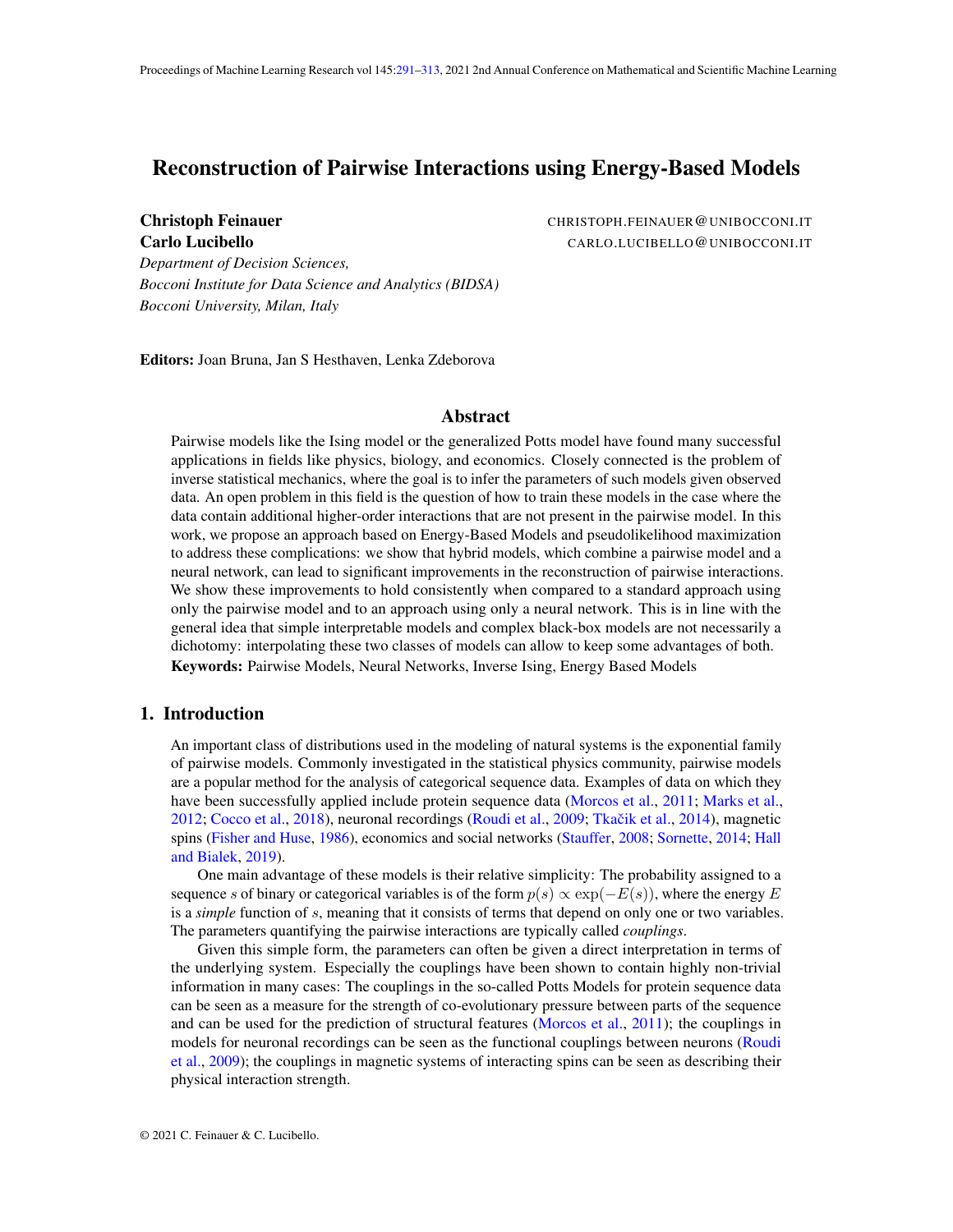While pairwise models have been surprisingly successful in many fields, they have clear limitations: If the data generating process contains important interactions that cannot be described as pairwise interactions, the models might fail to capture important variability. Even worse, if such interactions are strong enough, the pairwise models might even stop to describe the pairwise interactions properly since they might contain effective pairwise interactions that try to include the variability of the higher-order interactions. In fact, it is known in literature that for example some variability in protein sequences is due to higher-order epistasis, including more than 2 residues [\(Waechter et al.,](#page-15-4) [2012\)](#page-15-4). Several methods have been proposed to address such problems, for example the 'manual' addition of higher-order interaction terms based on a close look at the data [\(Feinauer et al.,](#page-13-2) [2014\)](#page-13-2), or the addition of complete sets of higher-order interactions, for example all terms involving triplets of variables [\(Schmidt and Hamacher,](#page-15-5) [2018\)](#page-15-5).

Another option is to abandon simple pairwise models and adopt more complicated, but also more expressive methods, for example neural networks. These models can in principle capture interactions of all orders and can be trained for a specific task, for example the extraction of structural information [\(Peng and Xu,](#page-14-2) [2011\)](#page-14-2), the generation of new samples [\(Riesselman et al.,](#page-15-6) [2019\)](#page-15-6) or the creation of generic embeddings [\(Rives et al.,](#page-15-7) [2019\)](#page-15-7). While this strategy has lead to unprecedented successes in many fields, it also comes at the cost of a higher computational demand and the loss of the interpretability of the single parameters defining the distribution. Moreover, failing to encode the prior knowledge on the data generative process, these black-box methods are far away from being optimal in terms of sample efficiency. Moreover, while numerous knowledge integration approaches have been proposed in the past [\(Von Rueden et al.,](#page-15-8) [2019\)](#page-15-8), literature is scarce when it comes to generative modelling and density estimation.

*Energy-Based Models* (EBM) are a class of machine learning methods which specify the *unnormalized* negative log-probability of the distribution to be trained on the data [\(Song and](#page-15-9) [Kingma,](#page-15-9) [2021;](#page-15-9) [LeCun et al.,](#page-14-3) [2006\)](#page-14-3). This unnormalized negative log-probability is equivalent to an energy, but can take on more complex forms than in a pairwise model. The absence of an explicit normalization allows one to use any nonlinear regression function for specifying the energy. Models based on neural networks, for example, have recently been applied with success in the field of image generation [\(Du and Mordatch,](#page-13-3) [2019b\)](#page-13-3). Apart from the appealing similarity to models used in statistical mechanics since more than a hundred years, they present some advantages in comparison to other model classes like *Generative Adversarial Networks* [\(Goodfellow et al.,](#page-13-4) [2014\)](#page-13-4) or *Variational Autoencoders* [\(Kingma and Welling,](#page-14-4) [2013\)](#page-14-4). The most important ones related to the present work are their relative uniformity and simplicity and their composionality (both also mentioned in [\(Du](#page-13-3) [and Mordatch,](#page-13-3) [2019b\)](#page-13-3)). By uniformity and simplicity we refer to the fact that due to the generic formulation using a single energy function, tasks like training, sampling and analysis can often be formulated generically, independent of the exact parametrization of the energy. By composionality, we refer to the idea that EBMs can be combined easily by summing their respective energies, leading to a so called *product of experts* model [\(Hinton,](#page-13-5) [2002\)](#page-13-5). While the lack of normalization grants a large degree of freedom when specifying the model, training and sampling become harder. However, many training methods like *contrastive divergence* [\(Carreira-Perpinan and Hinton,](#page-12-1) [2005\)](#page-12-1) or *pseudolikelihoods* (see SM Section [A\)](#page-16-0) can be adapted for EBMs, and sampling can be done using standard MCMC algorithms like *Metropolis-Hastings* [\(Metropolis et al.,](#page-14-5) [1953\)](#page-14-5).

In this paper, we leverage the compositionality of EBMs in a physics-inspired machine learning approach where we combine the advantages of a simple model with a black-box neural network model to *help* with the more complex patterns in the data. This approach seems sensible in cases where we suspect or know that a simple model is able to capture most of the variability in the data, but that it might fail to capture some additional aspects or even gets confused by them.

We implement this idea defining a new energy function

$$
E(s) = E_{pw}(s) + E_{nn}(s),\tag{1}
$$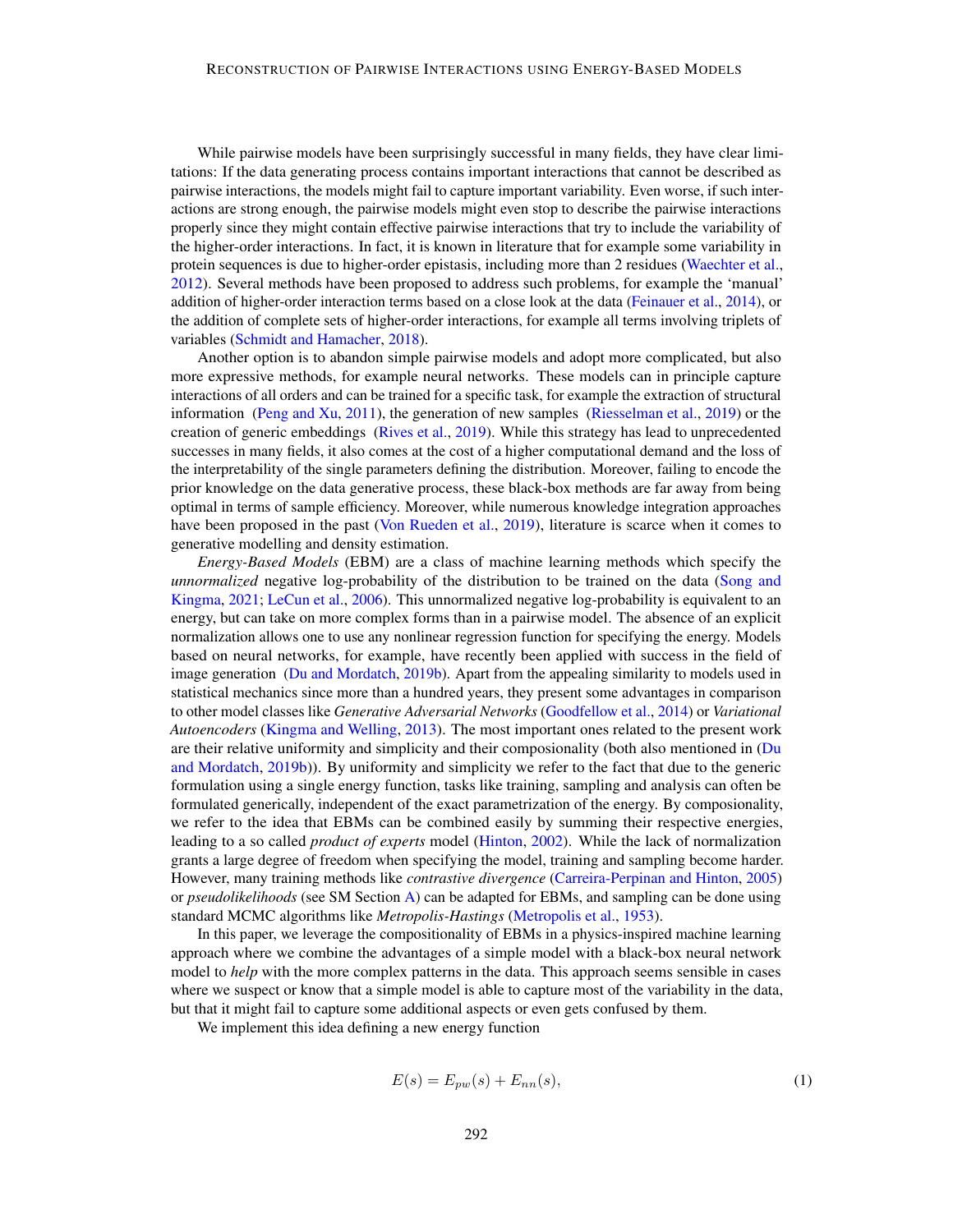where  $E_{pw}$  is a pairwise model and  $E_{nn}$  is a neural network that maps a configuration s to a real number. We then look at cases where the data generating process contains a simple part, corresponding to another pairwise model, and a more complicated part, corresponding to higherorder interactions. The expectation is that the neural network picks up these higher-order interactions and thus helps the pairwise model in matching the pairwise interactions of the generative process.

We will focus on the so-called inverse problem of statistical mechanics, that is reconstructing the pairwise couplings of a generative model containing also some unknown higher-order interaction terms.

#### 2. Methods

#### 2.1. Pairwise Models and Energy-Based Models

We consider a probability distribution  $p(s)$  over all possible configurations of N binary variables,  $\{-1,+1\}^N$ . Any such distribution with support over the whole space can be written in the form

$$
p(s) = \exp(-E(s))/Z,\tag{2}
$$

where  $E : s \to \mathcal{R}$  is the so called energy function and Z is a normalization constant called the partition function. Denoting, with  $\mathcal I$  the power set of  $\{1,\ldots,N\}$ , the energy can be uniquely expressed by the expansion

<span id="page-2-1"></span>
$$
E(s) = -\sum_{I \in \mathcal{I}} \xi_I \prod_{i \in I} s_i,\tag{3}
$$

where  $\xi_I \in \mathcal{R}$  is the interaction coefficient for the term containing the variables specified by I. Such expansions are known in theoretical computer science and Boolean algebra as *Fourier expansions*, and the corresponding parameters  $\xi_I$  are called *Fourier coefficients* [\(O'Donnell,](#page-14-6) [2014\)](#page-14-6). Determining specific coefficients from a black-box function  $E$  can be done efficiently through sampling techniques (see Section [2.2\)](#page-2-0) and coefficients larger than a given threshold can be determined using the *Goldreich-Levin* algorithm [\(O'Donnell,](#page-14-6) [2014\)](#page-14-6). This is useful in our setting, since these techniques also apply when the energy  $E$  is parametrized using an arbitrary neural network.

The class of models where  $\xi_I = 0$  if  $|I| > 2$  are called pairwise models, defined by the energy

$$
E_{pw}(s) = -\sum_{i} h_i s_i - \sum_{i < j} J_{ij} s_i s_j. \tag{4}
$$

The coefficients  $h_i$  are called external fields and the coefficients  $J_{ij}$  are called couplings. Such models have a long history in statistical physics and have been exported to various fields. In a typical application, the model is fitted to a dataset  $D = \{s^m\}_{m=1}^M$  consisting of M configurations sampled from the system under study, and can be afterwards either used as a generative model or insights about the system can be gained from examining the fitted parameters  $J$  and  $h$ .

#### <span id="page-2-0"></span>2.2. Hybrid Models and Extraction of Coefficients

If we assume the existence of a generating distribution  $p_G(s)$  that includes important interactions involving more than two variables, the pairwise distribution might fail to describe the variability in the dataset (see Section [4\)](#page-6-0) and the inferred couplings and fields might not correspond to the ones in the generating distribution. If such a case is suspected, one is tempted to use a more complicated function to describe the energy  $E$ . Given the flexibility of neural networks in approximating arbitrary input-output dependencies, a promising choice could be a multi-layer perceptron with  $L$  layers,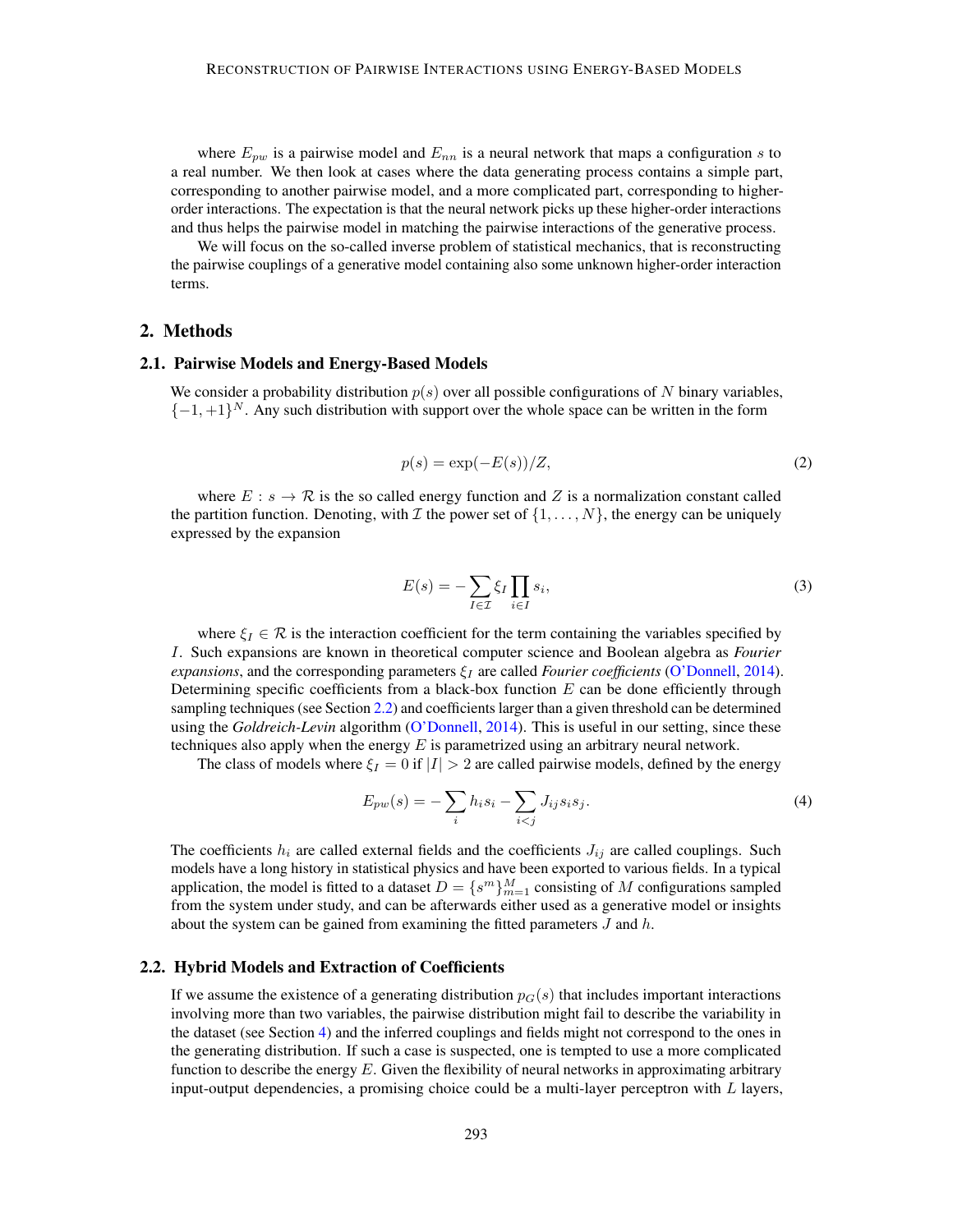

Figure 1: Representation of the basic idea of this work: Given a generative distribution that contains a strong pairwise part but also higher-order interactions, we fit an energy-based model including a pairwise part and a neural network. The expectation is that the neural network captures the higher-order interactions, while the pairwise parts match up after training.

where the operations in each layer are a matrix multiplication followed by the addition of a bias and the application of a possibly non-linear activation function [\(Goodfellow et al.,](#page-13-6) [2016\)](#page-13-6).

In this work, we propose a combination of the two types of models which we call *hybrid models*. They are of the form

<span id="page-3-2"></span><span id="page-3-0"></span>
$$
E(s) = E_{pw}(s) + E_{nn}(s) = -\sum_{i < j} J_{ij} s_i s_j + E_{nn}(s). \tag{5}
$$

For simplicity and since we want to focus on the more complex problem of reconstructing the couplings, we do not explicitly consider external fields  $h_i$  in this work, although they could be easily accounted for.  $E_{nn}(s)$  is a multi-layer perceptron network with one layer of hidden neurons with tanh activations. While we could also test networks with more than one layer, there is evidence that in similar settings the most important characteristic is still the size of the first hidden layer, while the depth is of minor importance [\(Morningstar and Melko,](#page-14-7) [2017\)](#page-14-7). Since adding depth would also add the problem of finding the optimal architecture, we restrict ourselves to a single layer in this work, and also leave the exploration of other methods like self-attention [\(Vaswani et al.,](#page-15-10) [2017\)](#page-15-10) or autoregressive architectures [\(Wu et al.,](#page-15-11) [2019\)](#page-15-11) for further research.

One interpretation of these models is that we model the pairwise terms in the Fourier expansion Eq. [\(3\)](#page-2-1) explicitly, while we use a neural network for describing all other interactions (see Fig. [1\)](#page-3-0). When implementing these models, both parts are kept explicitly and trained together. The objective function used (see below) is agnostic of the details of the energy function, and gradients for the parameters of both parts can be obtained by simple back propagation.

For the neural network part  $E_{nn}$ , the general Fourier expansion in Eq. [\(3\)](#page-2-1) can contain in principle interactions of all orders. We can formally invert the Fourier expansion in Eq. [\(3\)](#page-2-1) to get a mapping from the energy E to the Fourier coefficients  $\xi_I$  for all interactions I:

<span id="page-3-1"></span>
$$
\xi_I = -\mathbb{E}_s \left[ E(s) \prod_{i \in I} s_i \right],\tag{6}
$$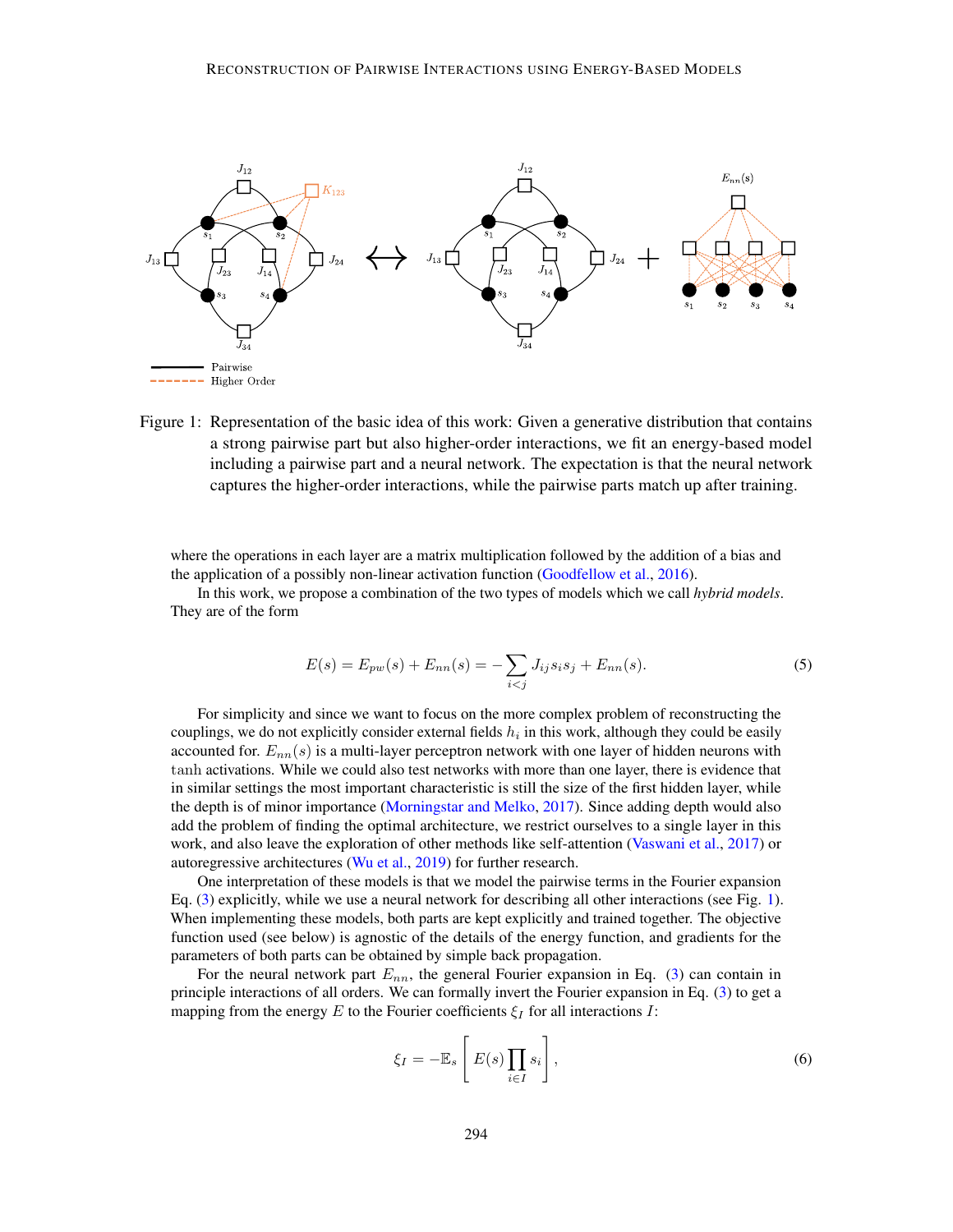where the expectation is according to the uniform distribution over all possible  $2^N$  configurations. If N is sufficiently small, this expectation can be calculated exactly. For larger  $N$ , it can be approximated by using samples drawn from a uniform distribution. Such an estimator for the interaction coefficients is unbiased and its approximation error scales as the inverse of the square root of the number of samples used. Since we do not limit the capacity of the neural network,  $E_{nn}(s)$ can also contain significant pairwise interactions. Therefore, we may have  $\mathbb{E}_s[E(s)s_i s_j] \not\approx -J_{ij}$ . We show below that this can be indeed observed in specific situations and approach the problem as follows: we reconstruct the couplings from  $E = E_{pw} + E_{nn}$  using Eq. [\(6\)](#page-3-1). We refer to these effective couplings as *reconstructed* couplings

<span id="page-4-1"></span>
$$
\hat{J}_{ij} = -\mathbb{E}_s \left[ E(s) \, s_i s_j \right],\tag{7}
$$

as opposed to the *explicit* couplings J in the trained model [\(5\)](#page-3-2). The reconstruction is performed only at the end of the training, and approximated for large systems with  $10<sup>6</sup>$  Monte Carlo samples in our experiments. For the system sizes considered in this work, the time spent in the reconstruction step is negligible in comparison to the training. As an alternative, in SM Section  $\overline{B}$ , we show that it can be also done during training, which effectively limits the pairwise interactions in the hybrid model to the pairwise part.

We use the same reconstruction method for extracting coefficients in models consisting *only* of the neural network, without the explicit pairwise part, to understand whether using an explicit pairwise term in model [\(5\)](#page-3-2) brings any advantage. While we do this here only for comparison and use only simple multi-layer perceptrons (MLP), we note that it would be an interesting avenue of research to use more advanced neural network models and see if the extracted couplings can be used in applications where pairwise models are typically used.

### <span id="page-4-0"></span>2.3. Training Procedure

The difficulties in evaluating the normalization constant in energy-based models make density evaluation intractable, and efficient sampling becomes problematic as well. Many techniques have been proposed for the challenging task of training EBMs, the most commonly used ones being contrastive divergence with Langevin dynamics [\(Hinton,](#page-13-5) [2002;](#page-13-5) [Du and Mordatch,](#page-13-7) [2019a\)](#page-13-7), noisecontrastive estimation [\(Gutmann and Hyvärinen,](#page-13-8) [2010\)](#page-13-8), and score matching [\(Hyvärinen,](#page-14-8) [2005\)](#page-14-8). In this work, we use pseudolikelihood maximization to train the parameters of the model given the data [\(Besag,](#page-12-2) [1977\)](#page-12-2). This method is very popular for the training of pairwise models [\(Aurell](#page-12-3) [and Ekeberg,](#page-12-3) [2012;](#page-12-3) [Ekeberg et al.,](#page-13-9) [2013;](#page-13-9) [Decelle and Ricci-Tersenghi,](#page-13-10) [2014\)](#page-13-10) and is furthermore very similar to the method of training for state-of-the-art neural network models summarily called *self-supervised learning*, which transforms the task of unsupervised learning of unlabeled data into a supervised learning task by training the model to predict an artificially masked part of the data from the unmasked part. This technique is for example used when training the self-attention based *Bert* models [\(Devlin et al.,](#page-13-11) [2018\)](#page-13-11). We also note that the use of a related estimator called interaction screening has been proposed by [\(Jayakumar et al.,](#page-14-9) [2020\)](#page-14-9) in a similar context with neural networks.

Given a single mini-batch  $\{s^b\}_{b=1}^B$  with B training configurations, we use the negative pseudolikelihood loss function

$$
\mathcal{L} = -\frac{1}{B} \sum_{b=1}^{B} \sum_{i=1}^{N} \log p(s_i^b | s_{/i}^b), \tag{8}
$$

where the quantity  $p(s_i^b|s_{i}^b)$  corresponds to the probability of observing  $s_i^b$  given the other variables in  $s^b$ , excluding  $s_i^b$ . This loss function can be calculated for a generic energy model over configurations using  $2N$  forward passes. For a pairwise model instead, we can use more efficient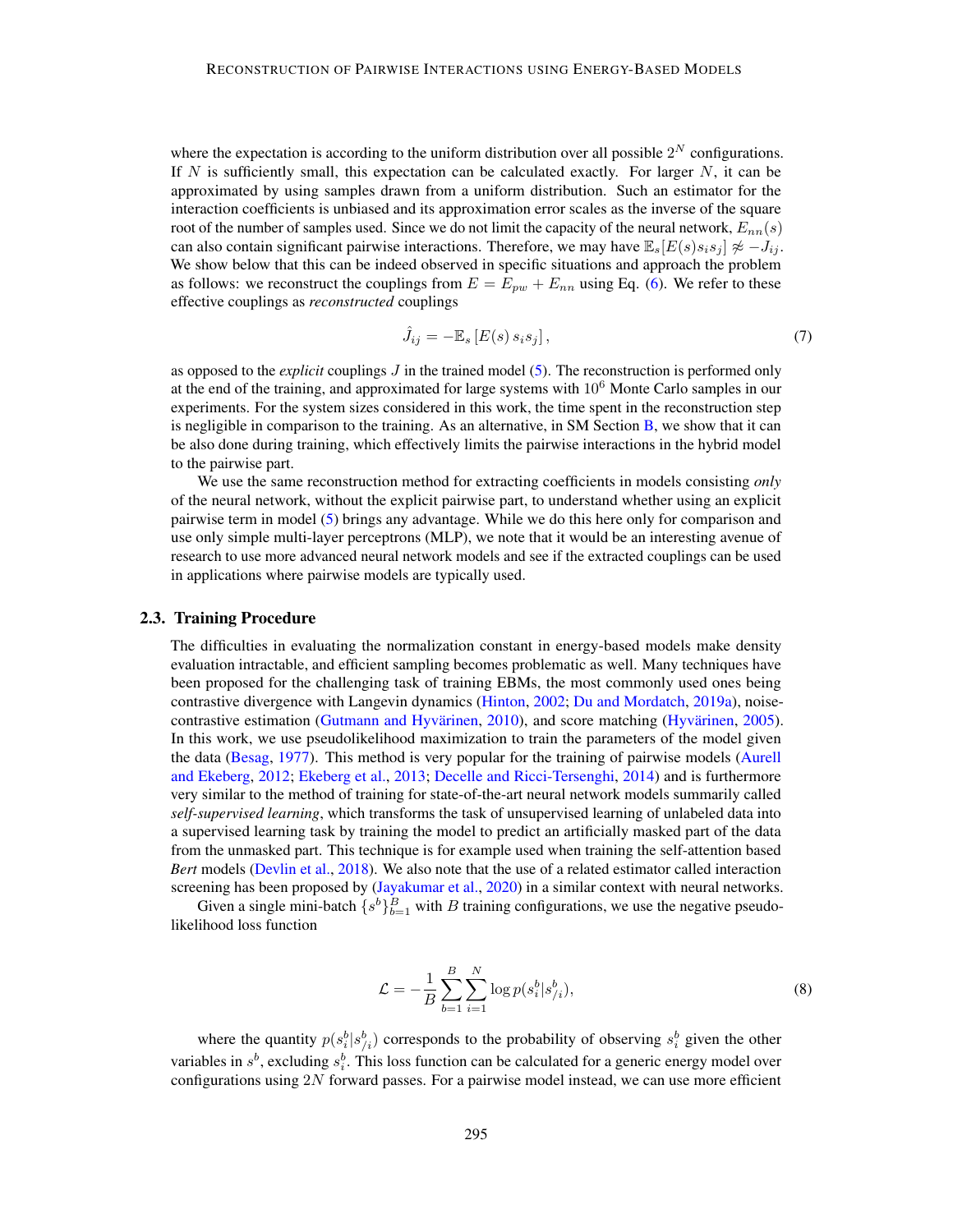calculation schemes. For implementation details see Appendix [A.](#page-16-0) It is worth mentioning that the interaction screening approach of Ref. [\(Vuffray et al.,](#page-15-12) [2020\)](#page-15-12) provides an alternative with well understood sample complexity guarantees to the pseudolikelihood framework used here.

We train the models by standard stochastic gradient descent with batch size  $B = 1024$  and a learning rate of 0.02. We did not find consistent improvements for the hybrid models when applying an  $L_2$  regularization and do not apply it in this work. We did find, however, a slight improvement for models containing only the pairwise energy  $E_{pw}$ , as explained in detail below. We trained all models for 250 epochs. The models were implemented using PyTorch [\(Paszke et al.,](#page-14-10) [2019\)](#page-14-10). The loss function depends only on energy differences (see Appendix [A\)](#page-16-0). After having implemented the energies of the pairwise and the neural network part, the automatic differentiation function of PyTorch can be used to calculate the gradients.

# <span id="page-5-1"></span>3. Experimental Setting: Generating Distributions

In this work, the experimental setting is given by a data generating distribution  $p_G(s) \propto \exp(-E_G(s))$ over the configurations  $\{-1,+1\}^N$ , where  $E_G(s)$  contains a pairwise part and an additional number of higher-order interactions:

<span id="page-5-0"></span>
$$
E_G(s) = E_{pw}^G(s) + E_{ho}^G(s) = -\sum_{i < j} J_{ij}^G s_i s_j - \sqrt{\gamma} \sum_{I \in \mathcal{I}_G} \xi_I^G \prod_{i \in I} s_i. \tag{9}
$$

 $\mathcal{I}_G$  is a set of sets of indices determining the higher-order interactions of the generator. Since we are interested in the effect of additional higher-order interactions, we restrict ourselves to cases where  $|I| > 3$ . In order to model the situation where a pairwise distribution is probably a good approximation, we will keep these higher-order interactions sparse and choose only a small subset of the  $2^N$  possible interactions, mostly only N. The factor  $\gamma$ , which we call higher-order strength, is used to weight the two terms against each other (see below). The specific interacting sets  $I \in \mathcal{I}_G$ are independently and randomly chosen either as only triplets or as interactions of order 3 to 10, according to the different settings we present in the following sections.

The interaction parameters  $\xi_I^G$  and the couplings  $J_{ij}^G$  are independently sampled from Gaussian distributions. In order to ensure that none of the two parts of the generator completely dominates the distribution, we fine tune their relative strength for each sample as follows. For a system size of  $N$ , we generate Gaussian i.i.d couplings for the pairwise part of the generator,  $J_{ij}^G \sim \mathcal{N}(0, 1/N)$ . We call  $\sigma_{G,pw}^2$  the variance of the induced pairwise energy across uniformly distributed configurations,  $\sigma_{G,pw}^2 = \text{Var}[E_{pw}^G] = \sum_{i < j} (J_{ij}^G)^2$ . Next, we generate i.i.d. parameters  $\hat{\xi}_I^G \sim \mathcal{N}(0,1)$ , compute the induced higher-order energy variance across uniformly sampled configurations,  $\sigma_{G,ho}^2 = \sum_I (\hat{\xi}_I^G)^2$ , and finally set  $\xi_{I}^G = (\sigma_{G, pw}/\sigma_{G, ho}) \hat{\xi}_I^G$ . We can then use  $\gamma$  to set the ratio between the two variances:  $Var[\tilde{E}_{ho}^G] / Var[\tilde{E}_{pw}^G] = \gamma$ . We note that this procedure is not meant to balance the two terms perfectly for  $\gamma = 1$ , but rather to give a well-defined starting point for the exploration of different values of  $\gamma$ . The idea of this work is to explore situations in which a pairwise model describes the variability in the generator well, but not perfectly. We therefore evaluate different values of  $\gamma$  in terms of how it affects the training of a purely pairwise model on data from the generator and use this metric to decide which values of  $\gamma$  are interesting.

We generate configurations independently sampled from the generator as follows. For  $N < 20$ , it is feasible to calculate the probabilities involved exactly. We therefore calculate the energies for all possible sequences, exponentiate and normalize them, and then sample sequences using a standard numeric library [\(Harris et al.,](#page-13-12) [2020\)](#page-13-12). For larger  $N$ , we resort to the standard Metroplis-Hastings algorithm, which we parallelized on the GPU by running the energy evaluations on all sequences as one batch. We used  $N \cdot 10^4$  MC update steps for sampling.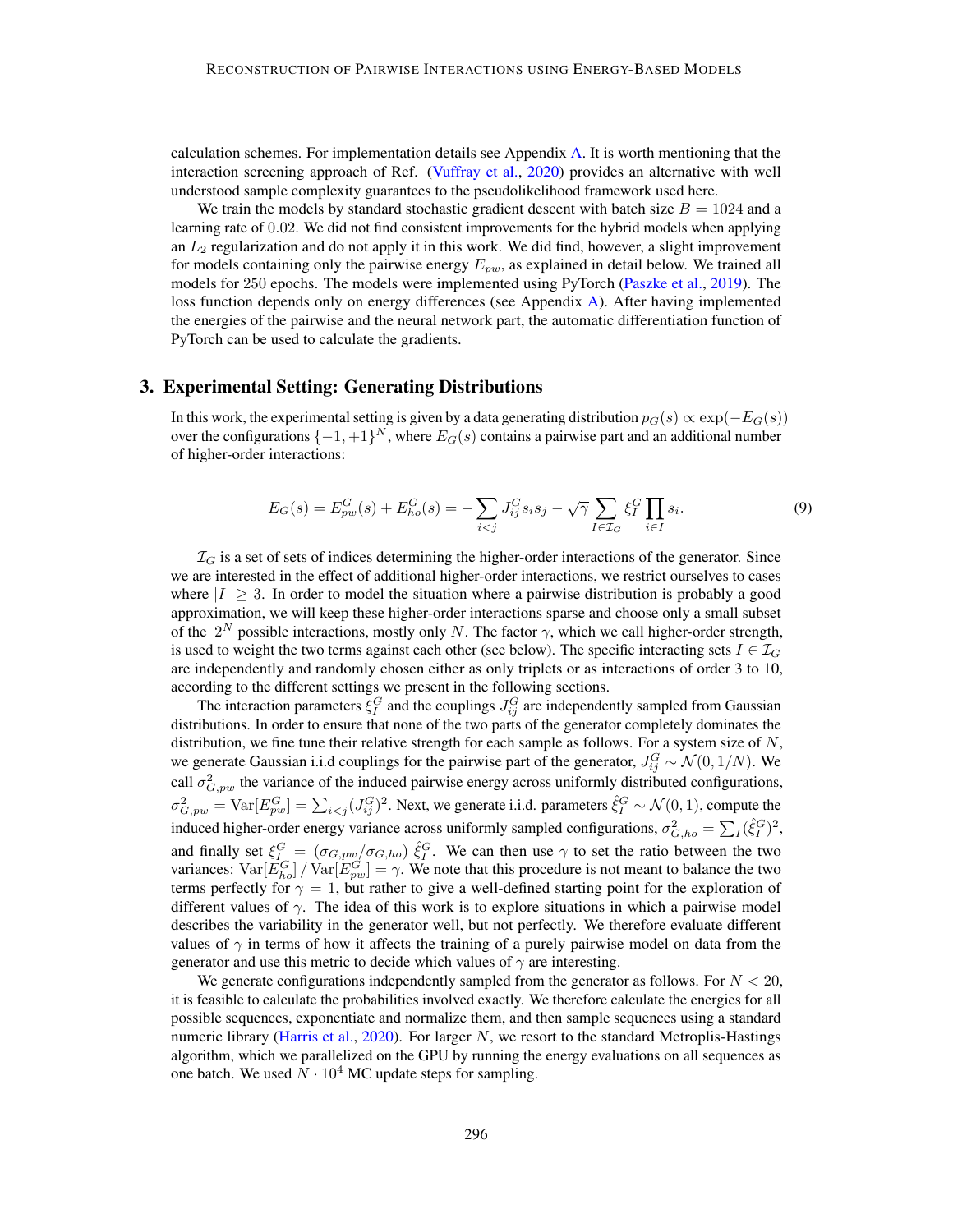# <span id="page-6-0"></span>4. Results

#### 4.1. Reconstructing Pairwise Interactions with Neural Networks

We analyse the effect that additional higher-order interactions in the generating process might have on the reconstruction of the pairwise couplings by training the same models on data from generators with different higher-order strength  $\gamma$ . We call the criterion that we adopt to measure the reconstruction performance the reconstruction error  $\epsilon$ . It is a relative measure of the deviation of the inferred couplings  $\hat{J}_{ij}$  from the true ones  $J_{ij}^G$ :

<span id="page-6-1"></span>
$$
\epsilon = \sqrt{\frac{\sum\limits_{i < j} \left( J_{ij}^G - \hat{J}_{ij} \right)^2}{\sum\limits_{i < j} \left( J_{ij}^G \right)^2}}.
$$
\n
$$
(10)
$$

We expect that the additional interactions will have little to no effect for small values of  $\gamma$  in the generative model [\(9\)](#page-5-0). In this case, we can expect that training a purely pairwise model will lead to satisfactory results. When increasing  $\gamma$ , however, the generating distribution deviates significantly from a pairwise model, and an increase in the reconstruction error can be expected using a purely pairwise model.

For the experiments in this section, the generators contained  $N$  uniformly sampled triplet interactions (|I| =  $3 \forall I \in \mathcal{I}_G$ ). Other details of the data generation process are given in Sec. [3,](#page-5-1) while the training procedure is the one outlined in Sec. [2.3.](#page-4-0) We generated  $M = 5 \cdot 10^4$  training configurations for system size  $N = 64$ , and  $M = 10^4$  for  $N = 16$ . The neural network part of the hybrid model,  $E_{nn}$ , was an MLP with one hidden layer of 128 units and  $tanh$  activations. For the hybrid model, we evaluated both the explicit couplings in  $E_{pw}$  and the reconstructed couplings obtained at the end of the training from Eq. [\(7\)](#page-4-1).

We compare the reconstruction based on the hybrid model against two other methods: The first is the commonly used regularized pseudolikelihood inference, which amounts to training only the pairwise part  $E_{pw}$  of the hybrid model. In this setting, the possibilities of model mismatch and overfitting are often addressed by adding an  $L_2$  regularization, which we therefore also add in our experiments for this model type. We found that a relatively low regularization strength  $\lambda = 0.01$ lead indeed to a slight improvement for a large range of  $\gamma$  and used this value for all our experiments.

The second model we compare against is the energy-based model containing only the neural network part  $E_{nn}$ .

In Fig. [2](#page-7-0) we show the error in the inferred couplings with respect to the couplings in the generator. While for all models the reconstruction degrades as  $\gamma$  grows, the hybrid approach performs substantially better than models containing only the pairwise part  $E_{pw}$  or only the neural network part  $E_{nn}$ . The explicit and the reconstructed couplings for the hybrid model yield similar result, meaning that the learned  $E_{nn}(s)$  function is approximately orthogonal to the pairwise family in this experiment. It is interesting to note that the neural network with 128 hidden neurons is insufficient to reconstruct the couplings. This confirms the idea that the explicit pairwise model is useful in training. However, we will later show that using networks with much larger capacity, the MLP only model can approach the hybrid model performance in some of the settings explored.

### 4.2. Specificity of the Inferred Interactions

Using the same experimental setting as in the previous section, we investigate in detail how closely the trained hybrid model matches the generator.

In Fig. [3](#page-8-0) (left) we compare the reconstructed interaction parameters from the hybrid model through Eqs. [\(6\)](#page-3-1) and [\(7\)](#page-4-1) to the corresponding ones in the generator. The interaction parameters that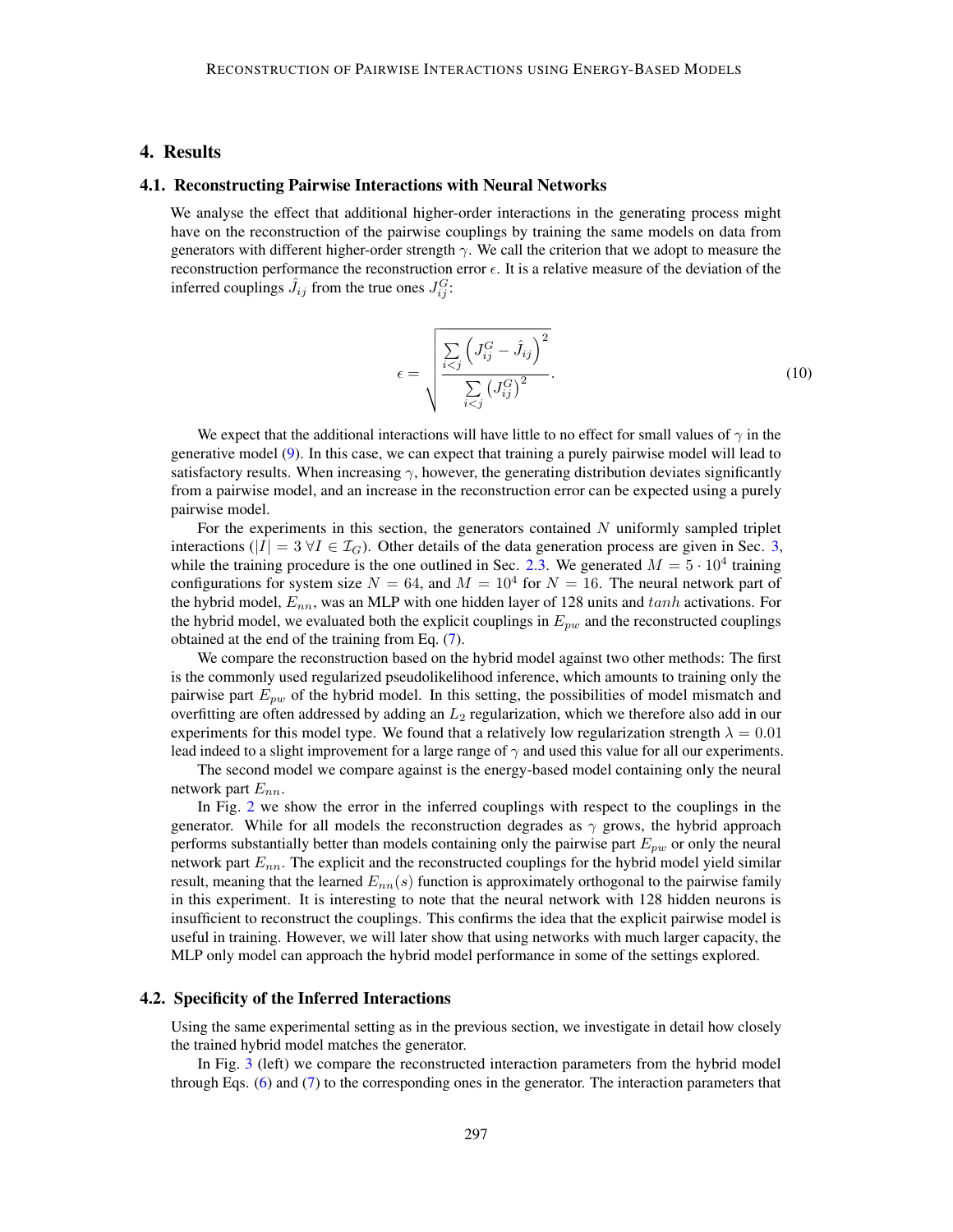

<span id="page-7-0"></span>Figure 2: Reconstruction error for different system sizes  $N$  and different models as a function of higher-order strength  $\gamma$  in the data generator. The data is generated by a pairwise model with  $N$  additional interactions involving only 3 variables (see Eq.  $(9)$ ). For every combination of  $\gamma$  and N we sampled 5 generators and used them to create training sets. Shown are means and standard deviations over these training sets. The reconstructed couplings for the Hybrid and the MLP only model are calculated using Eq. [\(7\)](#page-4-1). Both the hybrid and the MLP only model had a single layer of 128 hidden neurons.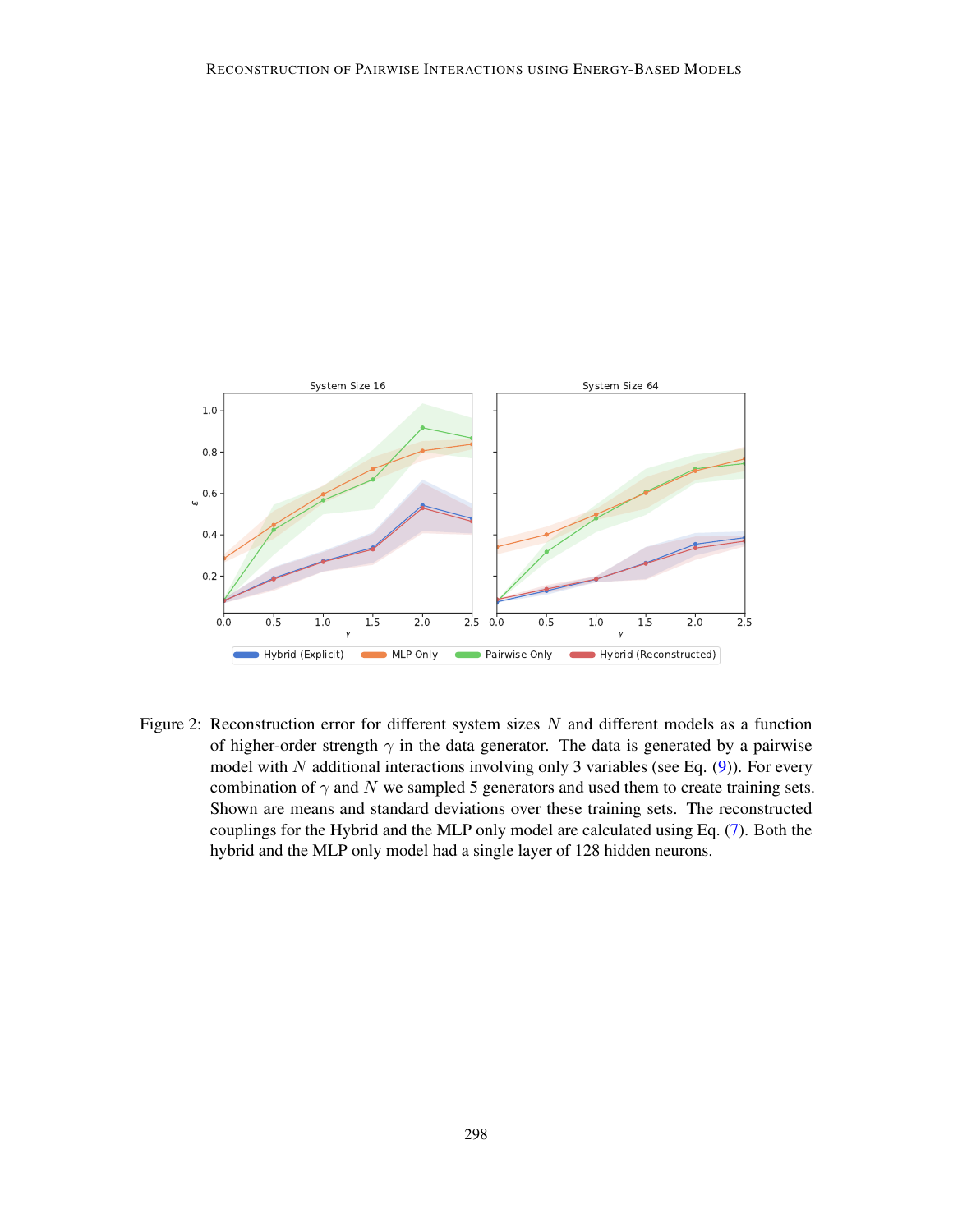

<span id="page-8-0"></span>Figure 3: Inferred versus true interactions for system size  $N = 64$ . The generator includes N triplet interactions and  $\gamma$  is set to 1.0. (Left) Blue points refer to pairwise interactions, orange points to all 64 triplet interactions present in the generator and green to 64 random triplet interactions not present in the generator. (Center and Right) Relation of the energies between the submodels of the generator (pairwise and higher-order) and the trained model (pairwise and neural network). The color intensity is proportional to the density of points. The hybrid model contained a single hidden layer with 128 hidden neurons. All interactions were estimated using Eq.  $(6)$  using  $10^6$  samples.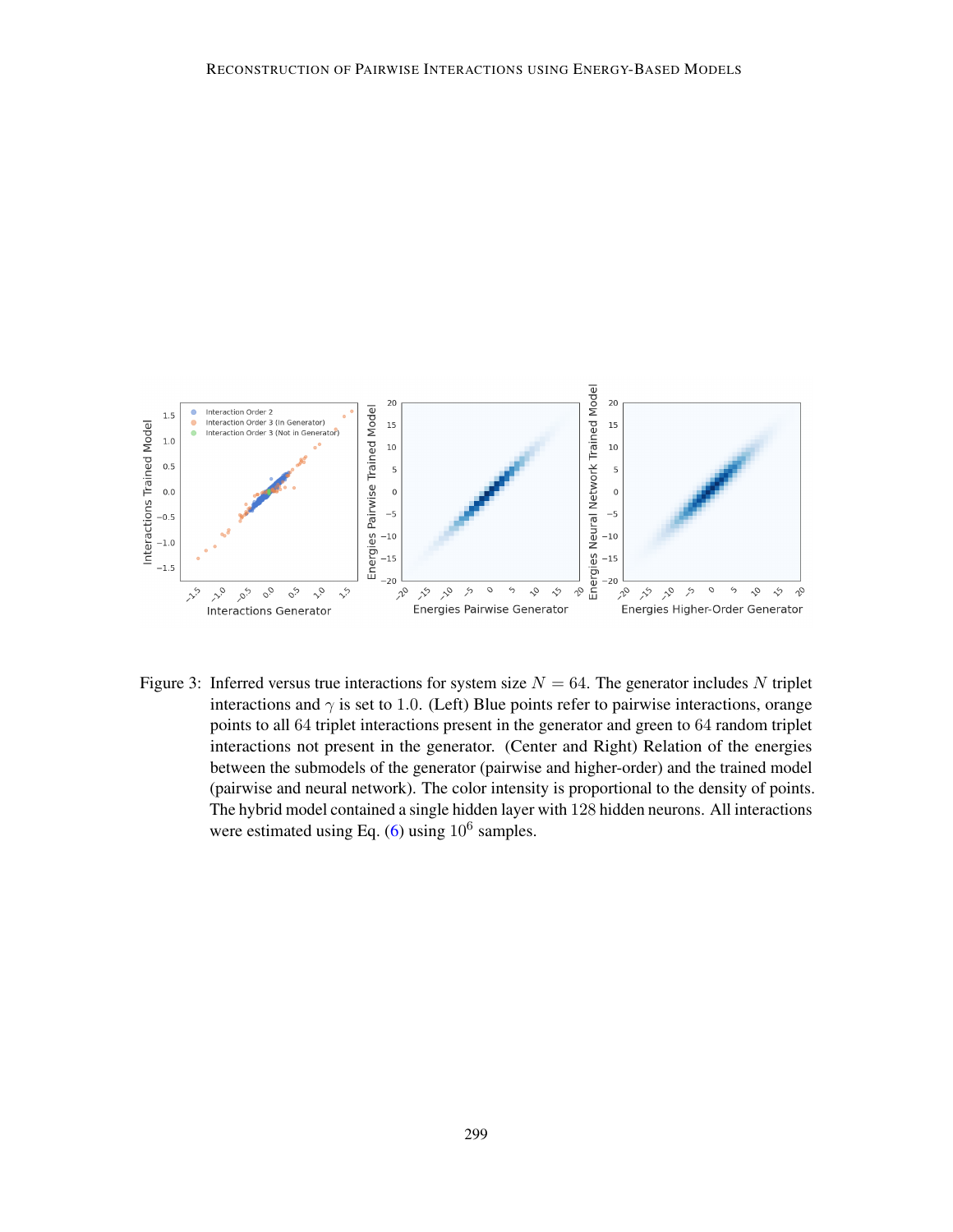

<span id="page-9-0"></span>Figure 4: Reconstruction error of couplings in presence of N triplet interactions in the generator, for varying number of hidden neurons in the trained model and different values of  $\gamma$ . We used  $M = 10^4$  training samples for  $N = 16$  and  $M = 5 \cdot 10^4$  training samples for  $N = 64$ . For every combination of  $\gamma$  and N we sampled 5 independent generators. Shown are means and standard deviation over training sets created from these 5 generators.

we estimate are all pairwise interactions, the  $N$  triplet interactions that are present in the generator and N random triplet interactions not present in the generator. Pairwise interactions are well fitted, as well as the strongest triplet interactions in the generator. Some weaker triplet interactions in the generator are underestimated instead. The triplet interactions not contained in the generator are close to 0 in the hybrid model. These results indicate that the hybrid model does not only learn an effective model of the generator, but extracts the true interactions in the underlying system.

In Fig. [3](#page-8-0) (center and right) we show that the energies calculated from the pairwise part in the generator are strongly correlated with the energies from the pairwise part in the trained model and the energies calculated from the trained neural network are strongly correlated with the energies coming from the higher-order interactions in the generator.

See also supplementary Fig. [11](#page-23-0) for the same experiment on a smaller system.

#### 4.3. Varying Network and Sample Sizes

In order to evaluate the impact of the neural architecture used in the hybrid model [\(5\)](#page-3-2), we repeat the experiments with different sizes for the hidden layer of the MLP. As in the previous section, we keep the higher-order interactions in the generator restricted to N triplets, where N is the system size. We vary the number of hidden neurons between 2 and 16384 in powers of 2. The results in Fig. [4](#page-9-0) indicate that size of the neural network has only a small effect on the error above a certain threshold (around 128 in this specific case). While using a pure pairwise model for training leads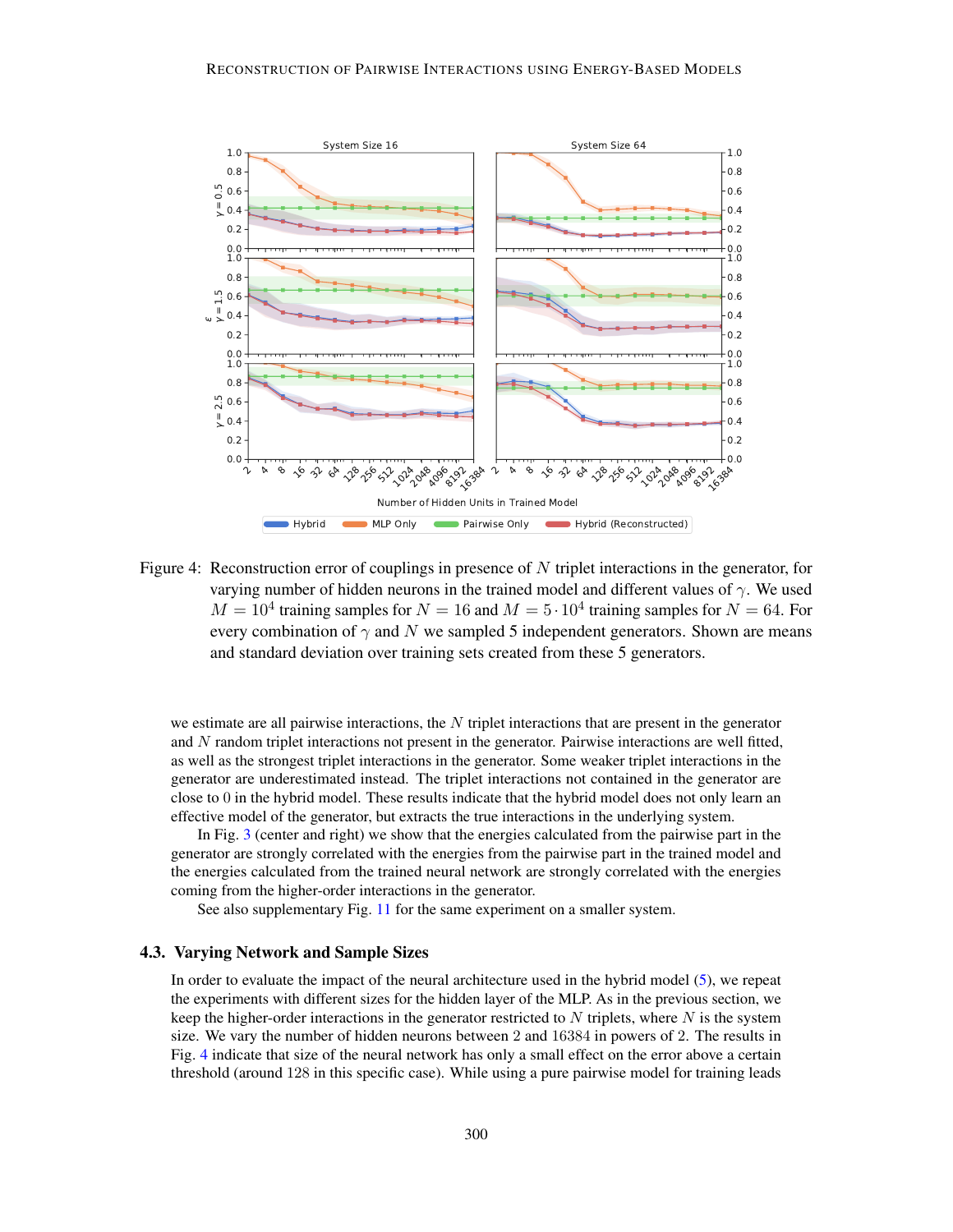

<span id="page-10-0"></span>Figure 5: Reconstruction error of couplings in presence of 64 triplet interactions in the generator as a function of the sample size and for  $\gamma = 1.5$ . The system size is  $N = 64$ . For every sample size 5 independent generators were sampled and used to create training set of the corresponding size. The sample sizes used were powers of two from  $2^{10}$  to  $2^{17}$ .

to a quickly increasing reconstruction error (as already visible in Fig. [2\)](#page-7-0), the addition of a single layer neural network with even a small number of hidden neurons (on the order of the system size  $N$ ) leads to a significantly better reconstruction of the pairwise couplings in the generator.

Varying the number of hidden neurons allows us also to test the hypothesis that a sufficiently large neural network on its own is enough for inferring the pairwise couplings. In this setting, the models containing only an MLP approach the performance of the hybrid model only for  $N = 16$ and for very wide networks, while a large gap remains at  $N = 64$ . We note that where models based only on a neural network perform well in terms of the reconstruction error, the hybrid model obtains comparable results with two orders of magnitude less parameters. It is also to be said, however, that this comparison is not completely fair since the hybrid model contains an inductive prior by design, which the pure neural network model lacks. Still, we take this observation as evidence that adding a pairwise part in the trained model is sensible if the generating distribution is expected to contain a significant pairwise part.

In Fig. [5](#page-10-0) instead, we fix the network size and evaluate the reconstruction error for increasing sample size. In the small sample size regime, the reconstruction is similarly bad for both the pairwiseonly and the hybrid model. Increasing the sample size, the reconstruction error improves but quickly hits a plateau for the pairwise models, while the hybrid models keeps improving. The models based on an MLP only have considerably worse performance across the whole range explored.

# 4.4. Varying the Interaction Orders in the Generator

In the preceding sections we restricted ourselves to triplet interactions in the generator. In order to probe the limits of our approach, we repeat the experiments with generators that contain  $N$ higher-order interactions up to order 10, leaving all other characteristics like training set size and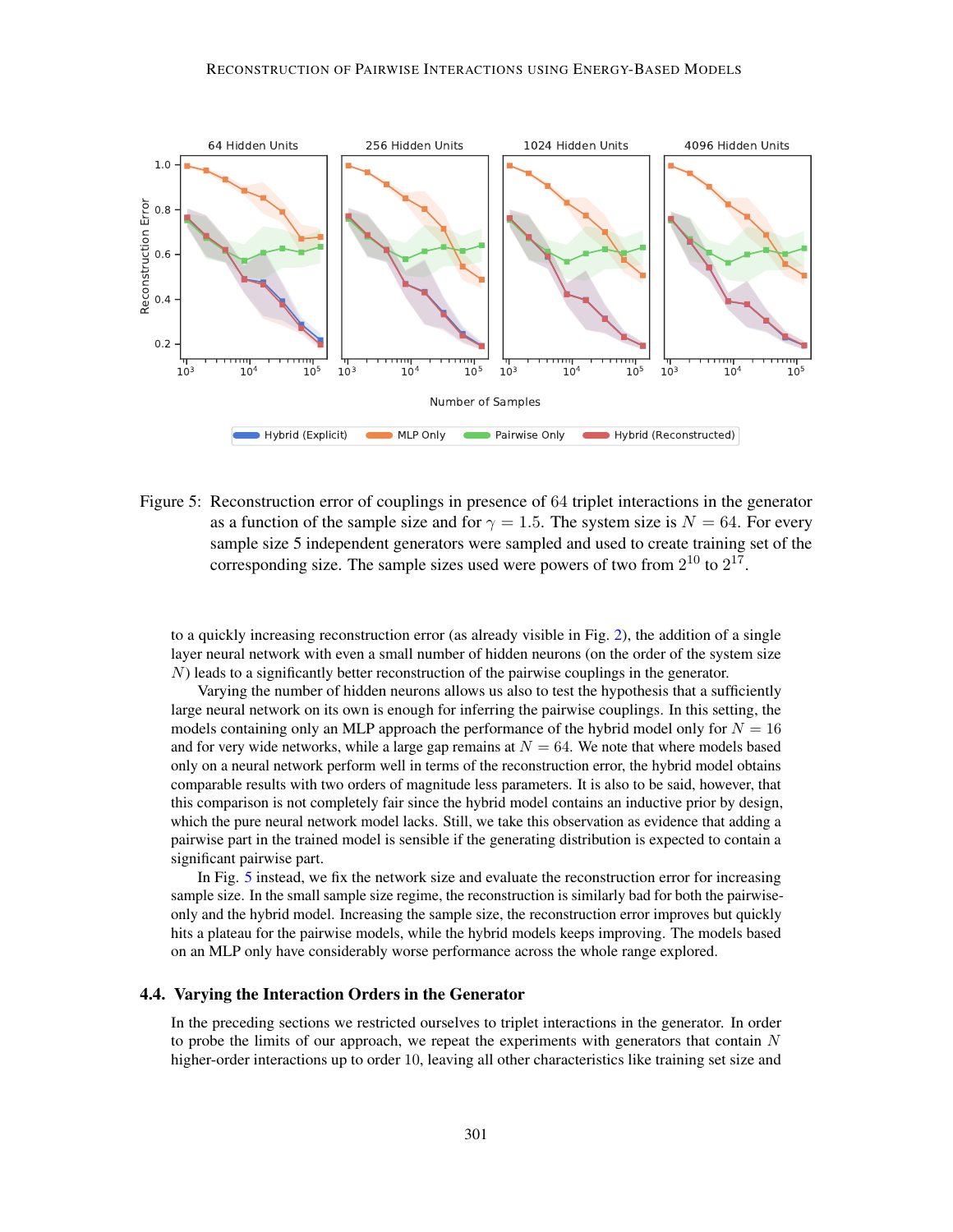

<span id="page-11-0"></span>Figure 6: Reconstruction error of couplings in presence of higher-order (3 to 10) interactions in the generator as a function of the training epoch. The higher-order interaction strength  $\gamma$  was set to 1.5, the system size is  $N = 64$ , and we used  $M = 5 \cdot 10^4$  training samples. (Left) Reconstruction error for 20 independent generators using only a pairwise model for training. Training sets corresponding to the colored lines are also used in the 3 right panels. (Right 3 panels) Reconstruction error given by pairwise only models (solid lines), and by hybrid models using either explicit or reconstructed couplings. The hybrid models contained a single hidden layer with 256 hidden units. Lines with the same colors correspond to the same generator and training set.

training approach the same. The order of each interaction is chosen from a uniform distribution between 3 and 10, and the variables involved in each interaction are a random subset of all variables.

We note that this is a very ambitious test: the idea is that the neural network picks up the higher-order interactions in the generator, which are of the type  $\zeta \prod_{i=1}^{I} s_i$ , where I is the interaction order and  $\xi$  the corresponding parameter. This means that we try to fit a combination of overlapping sparse parity problems of up to 10 inputs. While constructing a solution to a single instance of such a problem is easy using a single hidden layer with continuous weights (see e.g. [\(Franco and](#page-13-13) [Cannas,](#page-13-13) [2001\)](#page-13-13)), parity functions are generally considered among the hardest functions to learn from data [\(Tesauro and Janssens,](#page-15-13) [1988\)](#page-15-13). While we might be able to alleviate this problem by adding more layers to the neural network, we consider this to be out of scope for the current work and note that in a realistic application the size of the underlying interactions is often not known. Even in this hard case, however, one could expect that the neural network gives a contribution to the quality of training by fitting at least some of the variability due to the higher-order interactions.

While also in this setting we report generally better performance of the hybrid approach over the pairwise only and neural network only approaches, the gain is not as large as in the case of triplet interactions of the last sections (see supplementary Fig. [10\)](#page-22-1). Moreover, in this setting the explicit couplings of the hybrid model significantly deviate from the couplings reconstructed using Eq. [7](#page-4-1) at the end of training, as can be seen in Fig. [6.](#page-11-0) While the additional reconstruction step is computationally cheap, these observations suggest that additional constraints for keeping the pairwise interactions in the neural network small might lead to further improvements. In Appendix [B](#page-17-0) we present a rough way of doing this and speculate about more sophisticated approaches.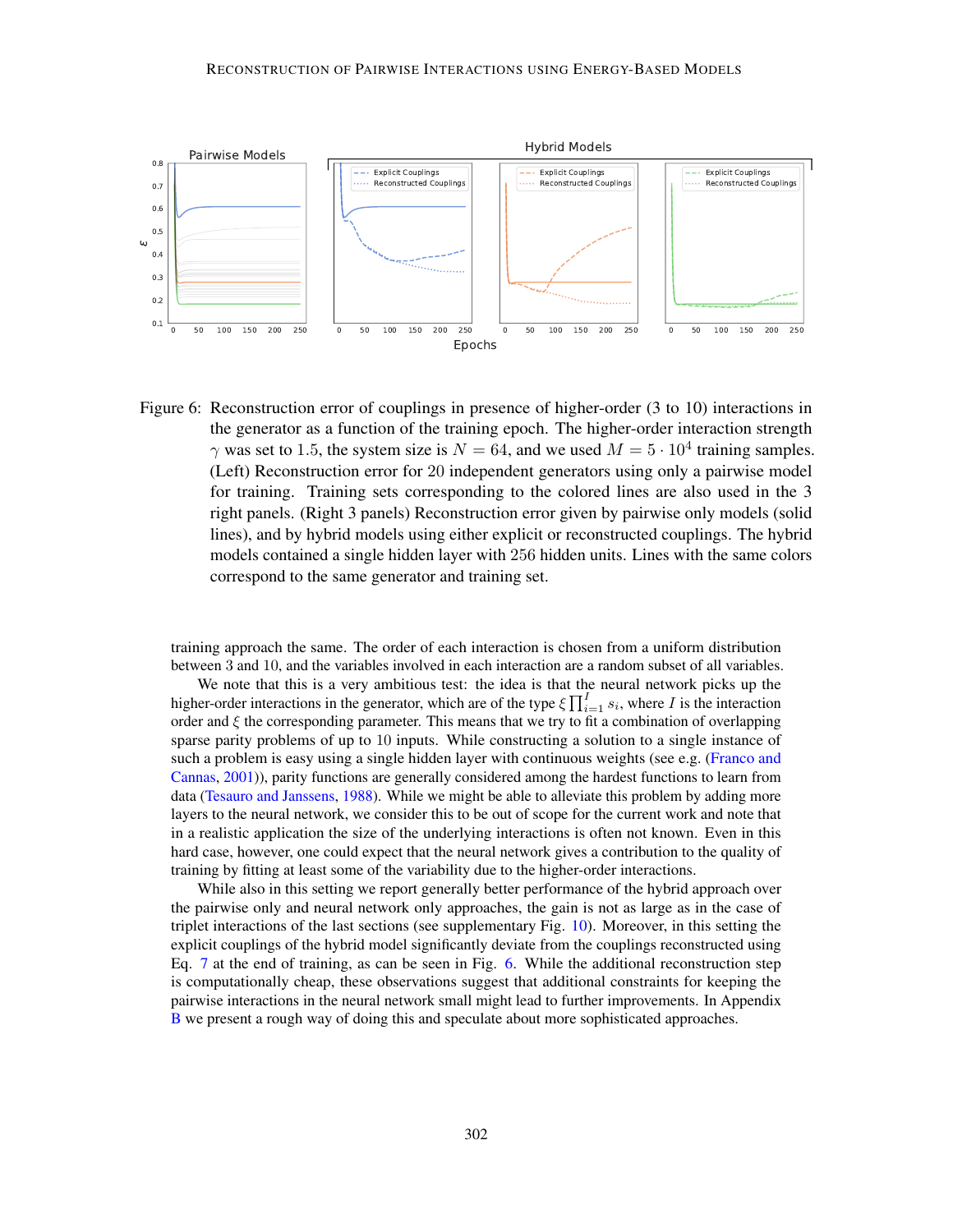# 5. Discussion

In this work we have shown that adding neural networks to pairwise models can improve the quality of reconstruction of pairwise interactions if the distribution underlying the data generating process contains additional higher-order interactions, as it typically occurs in natural data. While both the explicitly pairwise part and the neural network part of the hybrid model may contribute to the reconstructed couplings in general, we showed that in certain settings the neural network and the pairwise model specialize in fitting the separate parts of the generating model.

There are many directions for future investigations. Systematic exploration of the neural architecture employed, which we did not pursue at great length in this work, could yield significant improvements. Different training methods for energy based models could be applied, possibly speeding up simulations or giving more robust predictions. We also did not check the quality of the trained models when used as generative distributions, which might be an important factor when applying similar methods for example to protein design. In addition, constraining the neural network to account only for higher-order interactions in a more sophisticated way might lead to further improvements.

To the best of our knowledge, this work is the first one that solves the inverse problem by using the couplings reconstructed from a neural network. This leads to another line of possible research, were the training of possibly very large and complex generative models without explicit pairwise couplings is followed by a reconstruction step. In principle, common architectures like GANs or autoregressive networks could be adapted at little additional computational cost.

The next immediate step, however, would be to screen the current application domains of pairwise models and translate the improvements observed in the well-controlled settings in this work to real-world data. While we show some preliminary results on homologous protein data in Appendix [D,](#page-19-0) we note that many of these fields present idiosyncrasies, for example in the data characteristics, the expected topology of the underlying interactions or the additional tricks in training or preprocessing that are important for achieving good results when using purely pairwise models. We therefore expect that some additional adaptions to our method are necessary in these cases. Given, however, that in most or all applications pairwise models are used as effective models and one would expect higher-order interactions to play a role in almost all complicated real-world scenarios, we believe that our work presents a very promising perspective. More in general, we consider energy-based models a promising tool for knowledge integration in machine learning.

# References

- <span id="page-12-3"></span>Erik Aurell and Magnus Ekeberg. Inverse ising inference using all the data. *Physical review letters*, 108(9): 090201, 2012.
- <span id="page-12-4"></span>Helen Berman, Kim Henrick, Haruki Nakamura, and John L Markley. The worldwide protein data bank (wwpdb): ensuring a single, uniform archive of pdb data. *Nucleic acids research*, 35(suppl\_1):D301–D303, 2007.
- <span id="page-12-2"></span>Julian Besag. Efficiency of pseudolikelihood estimation for simple gaussian fields. *Biometrika*, pages 616–618, 1977.
- <span id="page-12-1"></span>Miguel A Carreira-Perpinan and Geoffrey E Hinton. On contrastive divergence learning. In *Aistats*, volume 10, pages 33–40. Citeseer, 2005.
- <span id="page-12-0"></span>Simona Cocco, Christoph Feinauer, Matteo Figliuzzi, Rémi Monasson, and Martin Weigt. Inverse statistical physics of protein sequences: A key issues review. *Reports on Progress in Physics*, 81(3):1–18, 2018. ISSN 00344885. doi: 10.1088/1361-6633/aa9965.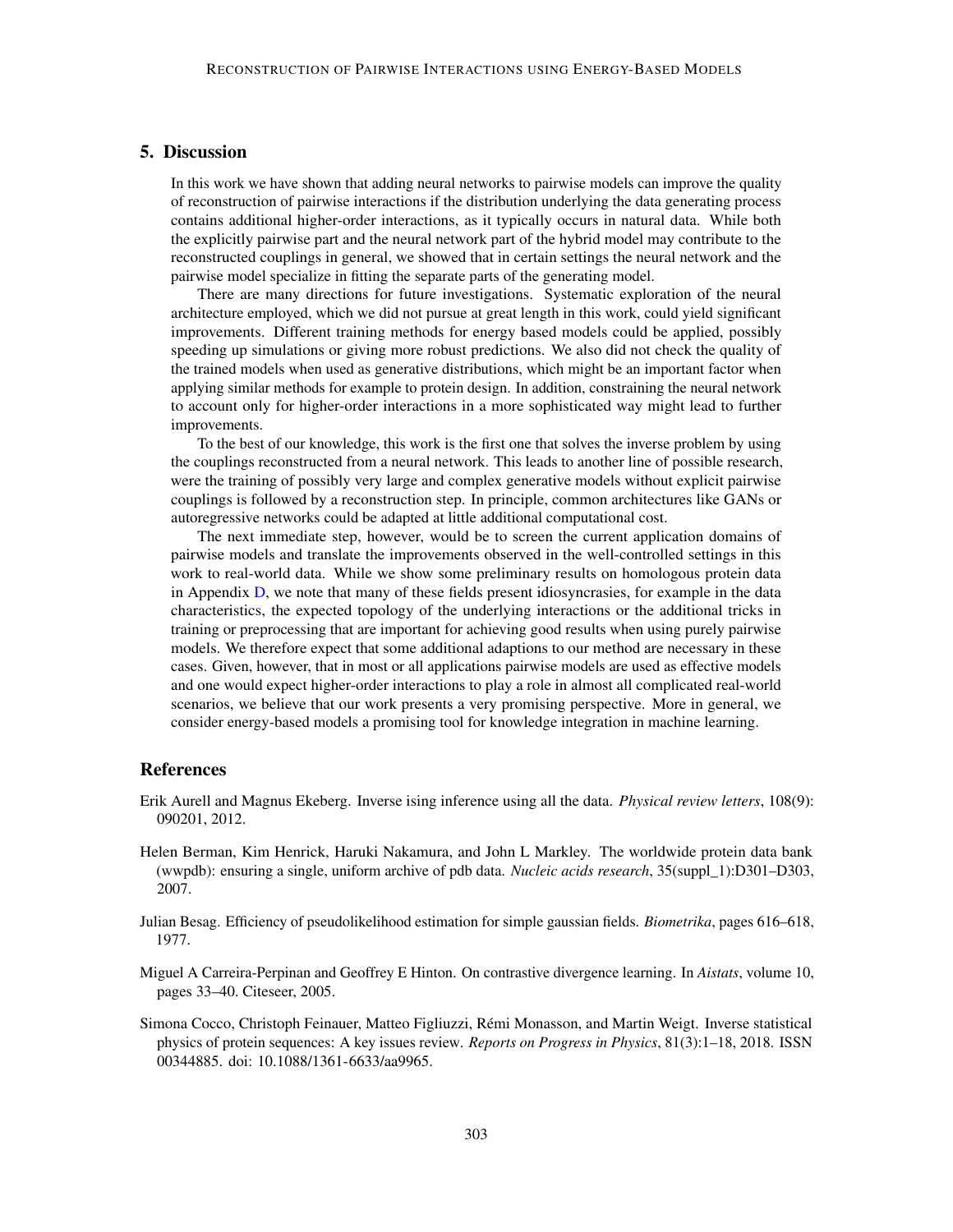- <span id="page-13-10"></span>Aurélien Decelle and Federico Ricci-Tersenghi. Pseudolikelihood decimation algorithm improving the inference of the interaction network in a general class of ising models. *Phys. Rev. Lett.*, 112:070603, Feb 2014. doi: 10.1103/PhysRevLett.112.070603. URL [https://link.aps.org/doi/10.1103/](https://link.aps.org/doi/10.1103/PhysRevLett.112.070603) [PhysRevLett.112.070603](https://link.aps.org/doi/10.1103/PhysRevLett.112.070603).
- <span id="page-13-11"></span>Jacob Devlin, Ming-Wei Chang, Kenton Lee, and Kristina Toutanova. Bert: Pre-training of deep bidirectional transformers for language understanding. *arXiv preprint arXiv:1810.04805*, 2018.
- <span id="page-13-7"></span>Yilun Du and Igor Mordatch. Implicit generation and modeling with energy based models. In H. Wallach, H. Larochelle, A. Beygelzimer, F. d Alché-Buc, E. Fox, and R. Garnett, editors, *Advances in Neural Information Processing Systems*, volume 32, pages 3608–3618. Curran Associates, Inc., 2019a. URL [https://proceedings.neurips.cc/paper/2019/file/](https://proceedings.neurips.cc/paper/2019/file/378a063b8fdb1db941e34f4bde584c7d-Paper.pdf) [378a063b8fdb1db941e34f4bde584c7d-Paper.pdf](https://proceedings.neurips.cc/paper/2019/file/378a063b8fdb1db941e34f4bde584c7d-Paper.pdf).
- <span id="page-13-3"></span>Yilun Du and Igor Mordatch. Implicit generation and generalization in energy-based models. *arXiv preprint arXiv:1903.08689*, 2019b.
- <span id="page-13-9"></span>Magnus Ekeberg, Cecilia Lövkvist, Yueheng Lan, Martin Weigt, and Erik Aurell. Improved contact prediction in proteins: using pseudolikelihoods to infer potts models. *Physical Review E*, 87(1):012707, 2013.
- <span id="page-13-2"></span>Christoph Feinauer, Marcin J. Skwark, Andrea Pagnani, and Erik Aurell. Improving Contact Prediction along Three Dimensions. *PLoS Computational Biology*, 10(10), 2014. ISSN 15537358. doi: 10.1371/journal. pcbi.1003847.
- <span id="page-13-0"></span>Daniel S Fisher and David A Huse. Ordered phase of short-range ising spin-glasses. *Physical review letters*, 56(15):1601, 1986.
- <span id="page-13-13"></span>Leonardo Franco and Sergio A Cannas. Generalization properties of modular networks: implementing the parity function. *IEEE transactions on neural networks*, 12(6):1306–1313, 2001.
- <span id="page-13-4"></span>Ian Goodfellow, Jean Pouget-Abadie, Mehdi Mirza, Bing Xu, David Warde-Farley, Sherjil Ozair, Aaron Courville, and Yoshua Bengio. Generative adversarial nets. In *Advances in neural information processing systems*, pages 2672–2680, 2014.
- <span id="page-13-6"></span>Ian Goodfellow, Yoshua Bengio, and Aaron Courville. *Deep learning*. MIT press Cambridge, 2016.
- <span id="page-13-8"></span>Michael Gutmann and Aapo Hyvärinen. Noise-contrastive estimation: A new estimation principle for unnormalized statistical models. In *Proceedings of the Thirteenth International Conference on Artificial Intelligence and Statistics*, pages 297–304, 2010.
- <span id="page-13-1"></span>Gavin Hall and William Bialek. The statistical mechanics of twitter communities. *Journal of Statistical Mechanics: Theory and Experiment*, 2019(9):093406, 2019.
- <span id="page-13-12"></span>Charles R. Harris, K. Jarrod Millman, St'efan J. van der Walt, Ralf Gommers, Pauli Virtanen, David Cournapeau, Eric Wieser, Julian Taylor, Sebastian Berg, Nathaniel J. Smith, Robert Kern, Matti Picus, Stephan Hoyer, Marten H. van Kerkwijk, Matthew Brett, Allan Haldane, Jaime Fern'andez del R'ıo, Mark Wiebe, Pearu Peterson, Pierre G'erard-Marchant, Kevin Sheppard, Tyler Reddy, Warren Weckesser, Hameer Abbasi, Christoph Gohlke, and Travis E. Oliphant. Array programming with NumPy. *Nature*, 585(7825):357–362, September 2020. doi: 10.1038/s41586-020-2649-2. URL <https://doi.org/10.1038/s41586-020-2649-2>.
- <span id="page-13-5"></span>Geoffrey E Hinton. Training products of experts by minimizing contrastive divergence. *Neural computation*, 14(8):1771–1800, 2002.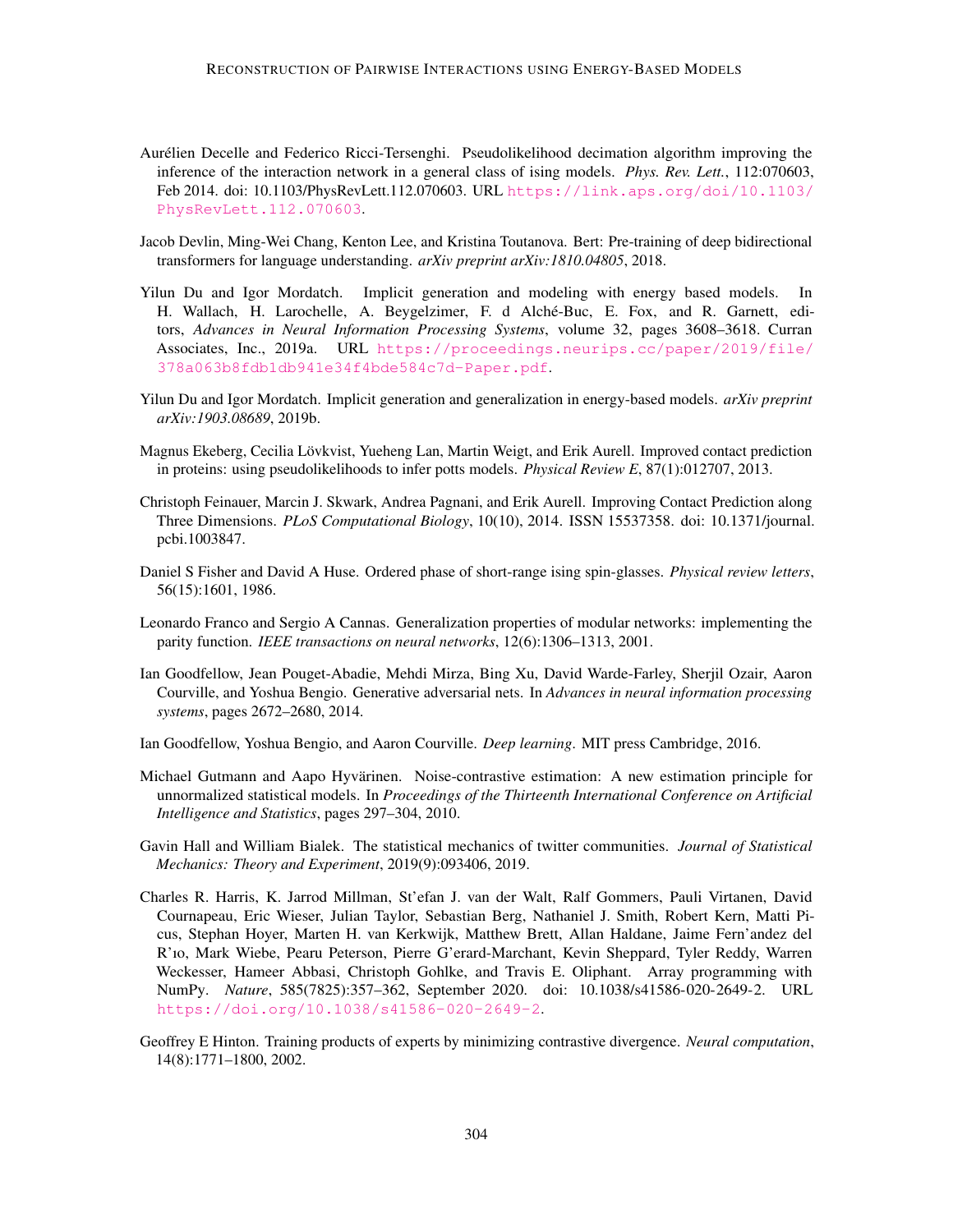- <span id="page-14-8"></span>Aapo Hyvärinen. Estimation of non-normalized statistical models by score matching. *Journal of Machine Learning Research*, 6(Apr):695–709, 2005.
- <span id="page-14-11"></span>Aapo Hyvärinen. Consistency of pseudolikelihood estimation of fully visible boltzmann machines. *Neural Computation*, 18(10):2283–2292, 2006.
- <span id="page-14-9"></span>Abhijith Jayakumar, Andrey Lokhov, Sidhant Misra, and Marc Vuffray. Learning of discrete graphical models with neural networks. In H. Larochelle, M. Ranzato, R. Hadsell, M. F. Balcan, and H. Lin, editors, *Advances in Neural Information Processing Systems*, volume 33, pages 5610–5620. Curran Associates, Inc., 2020. URL [https://proceedings.neurips.cc/paper/2020/file/](https://proceedings.neurips.cc/paper/2020/file/3cc697419ea18cc98d525999665cb94a-Paper.pdf) [3cc697419ea18cc98d525999665cb94a-Paper.pdf](https://proceedings.neurips.cc/paper/2020/file/3cc697419ea18cc98d525999665cb94a-Paper.pdf).
- <span id="page-14-4"></span>Diederik P Kingma and Max Welling. Auto-encoding variational bayes. *arXiv preprint arXiv:1312.6114*, 2013.
- <span id="page-14-3"></span>Yann LeCun, Sumit Chopra, Raia Hadsell, M Ranzato, and F Huang. A tutorial on energy-based learning. *Predicting structured data*, 1(0), 2006.
- <span id="page-14-1"></span>Debora S Marks, Thomas A Hopf, and Chris Sander. Protein structure prediction from sequence variation. *Nature biotechnology*, 30(11):1072–1080, 2012.
- <span id="page-14-5"></span>Nicholas Metropolis, Arianna W Rosenbluth, Marshall N Rosenbluth, Augusta H Teller, and Edward Teller. Equation of state calculations by fast computing machines. *The journal of chemical physics*, 21(6): 1087–1092, 1953.
- <span id="page-14-13"></span>Jaina Mistry, Sara Chuguransky, Lowri Williams, Matloob Qureshi, Gustavo A Salazar, Erik LL Sonnhammer, Silvio CE Tosatto, Lisanna Paladin, Shriya Raj, Lorna J Richardson, et al. Pfam: The protein families database in 2021. *Nucleic Acids Research*, 49(D1):D412–D419, 2021.
- <span id="page-14-0"></span>Faruck Morcos, Andrea Pagnani, Bryan Lunt, Arianna Bertolino, Debora S Marks, Chris Sander, Riccardo Zecchina, José N Onuchic, Terence Hwa, and Martin Weigt. Direct-coupling analysis of residue coevolution captures native contacts across many protein families. *Proceedings of the National Academy of Sciences of the United States of America*, 108(49):E1293–301, dec 2011. ISSN 1091-6490. doi: 10.1073/pnas. 1111471108. URL [http://www.pubmedcentral.nih.gov/articlerender.fcgi?artid=](http://www.pubmedcentral.nih.gov/articlerender.fcgi?artid=3241805&tool=pmcentrez&rendertype=abstract) [3241805&tool=pmcentrez&rendertype=abstract](http://www.pubmedcentral.nih.gov/articlerender.fcgi?artid=3241805&tool=pmcentrez&rendertype=abstract).
- <span id="page-14-7"></span>Alan Morningstar and Roger G Melko. Deep learning the ising model near criticality. *The Journal of Machine Learning Research*, 18(1):5975–5991, 2017.
- <span id="page-14-12"></span>Alexander Mozeika, Onur Dikmen, and Joonas Piili. Consistent inference of a general model using the pseudolikelihood method. *Physical Review E*, 90(1):010101, 2014.
- <span id="page-14-6"></span>Ryan O'Donnell. *Analysis of boolean functions*. Cambridge University Press, 2014.
- <span id="page-14-10"></span>Adam Paszke, Sam Gross, Francisco Massa, Adam Lerer, James Bradbury, Gregory Chanan, Trevor Killeen, Zeming Lin, Natalia Gimelshein, Luca Antiga, et al. Pytorch: An imperative style, high-performance deep learning library. *arXiv preprint arXiv:1912.01703*, 2019.
- <span id="page-14-2"></span>Jian Peng and Jinbo Xu. Raptorx: exploiting structure information for protein alignment by statistical inference. *Proteins: Structure, Function, and Bioinformatics*, 79(S10):161–171, 2011.
- <span id="page-14-14"></span>Rama Ranganathan, Kun Ping Lu, Tony Hunter, and Joseph P Noel. Structural and functional analysis of the mitotic rotamase pin1 suggests substrate recognition is phosphorylation dependent. *Cell*, 89(6):875–886, 1997.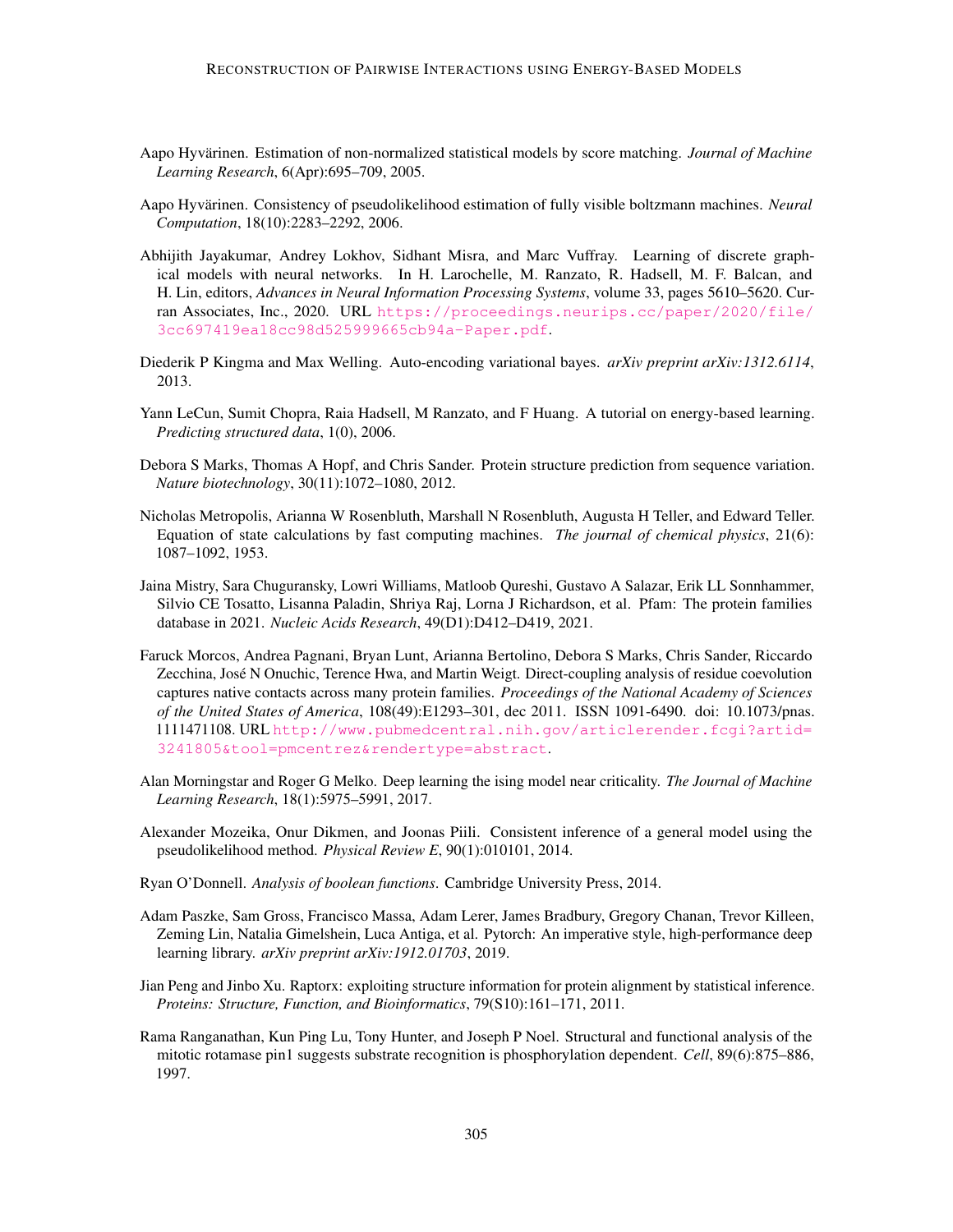- <span id="page-15-6"></span>Adam J Riesselman, Jung-Eun Shin, Aaron W Kollasch, Conor McMahon, Elana Simon, Chris Sander, Aashish Manglik, Andrew C Kruse, and Debora S Marks. Accelerating protein design using autoregressive generative models. *bioRxiv*, page 757252, 2019.
- <span id="page-15-7"></span>Alexander Rives, Siddharth Goyal, Joshua Meier, Demi Guo, Myle Ott, C Lawrence Zitnick, Jerry Ma, and Rob Fergus. Biological structure and function emerge from scaling unsupervised learning to 250 million protein sequences. *bioRxiv*, page 622803, 2019.
- <span id="page-15-0"></span>Yasser Roudi, Joanna Tyrcha, and John Hertz. Ising model for neural data: model quality and approximate methods for extracting functional connectivity. *Physical Review E*, 79(5):051915, 2009.
- <span id="page-15-5"></span>Michael Schmidt and Kay Hamacher. hodca: higher order direct-coupling analysis. *BMC bioinformatics*, 19 (1):1–5, 2018.
- <span id="page-15-9"></span>Yang Song and Diederik P Kingma. How to train your energy-based models. *arXiv preprint arXiv:2101.03288*, 2021.
- <span id="page-15-3"></span>Didier Sornette. Physics and financial economics (1776–2014): puzzles, ising and agent-based models. *Reports on progress in physics*, 77(6):062001, 2014.
- <span id="page-15-2"></span>Dietrich Stauffer. Social applications of two-dimensional ising models. *American Journal of Physics*, 76(4): 470–473, 2008.
- <span id="page-15-13"></span>Gerald Tesauro and Bob Janssens. Scaling relationships in back-propagation learning. *Complex Systems*, 2(1): 39–44, 1988.
- <span id="page-15-1"></span>Gašper Tkačik, Olivier Marre, Dario Amodei, Elad Schneidman, William Bialek, and Michael J Berry II. Searching for collective behavior in a large network of sensory neurons. *PLoS Comput Biol*, 10(1):e1003408, 2014.
- <span id="page-15-10"></span>Ashish Vaswani, Noam Shazeer, Niki Parmar, Jakob Uszkoreit, Llion Jones, Aidan N Gomez, Łukasz Kaiser, and Illia Polosukhin. Attention is all you need. In *Advances in neural information processing systems*, pages 5998–6008, 2017.
- <span id="page-15-8"></span>Laura Von Rueden, Sebastian Mayer, Jochen Garcke, Christian Bauckhage, and Jannis Schuecker. Informed machine learning–towards a taxonomy of explicit integration of knowledge into machine learning. *Learning*, 18:19–20, 2019.
- <span id="page-15-12"></span>Marc Vuffray, Sidhant Misra, and Andrey Lokhov. Efficient learning of discrete graphical models. *Advances in Neural Information Processing Systems*, 33, 2020.
- <span id="page-15-4"></span>Michael Waechter, Kathrin Jaeger, Stephanie Weissgraeber, Sven Widmer, Michael Goesele, and Kay Hamacher. Information-theoretic analysis of molecular (co)evolution using graphics processing units. *ECMLS 2012 - 3rd International Emerging Computational Methods for the Life Sciences Workshop*, pages 49–58, 2012. doi: 10.1145/2483954.2483963.
- <span id="page-15-11"></span>Dian Wu, Lei Wang, and Pan Zhang. Solving statistical mechanics using variational autoregressive networks. *Physical review letters*, 122(8):080602, 2019.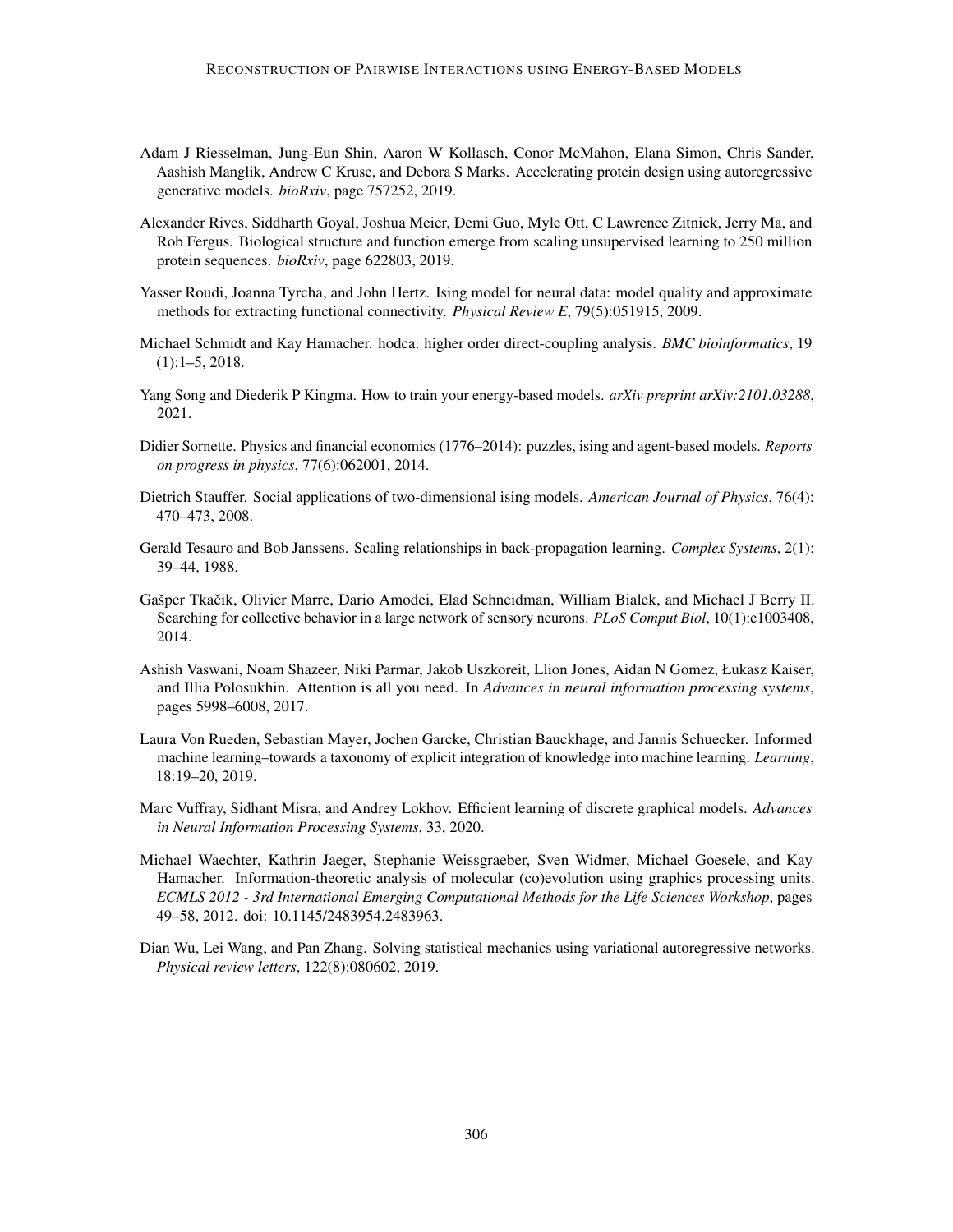# Supplemental Material

# <span id="page-16-0"></span>Appendix A. Using Pseudolikelihoods for training EBMs

Pseudolikelihoods are often used as an alternative to an intractable or at least computationally expensive likelihood [\(Besag,](#page-12-2) [1977\)](#page-12-2). It has been applied successfully to pairwise models [\(Hyvärinen,](#page-14-11) [2006;](#page-14-11) [Aurell and Ekeberg,](#page-12-3) [2012;](#page-12-3) [Ekeberg et al.,](#page-13-9) [2013;](#page-13-9) [Decelle and Ricci-Tersenghi,](#page-13-10) [2014\)](#page-13-10). We show here how it can be applied to a generic Energy-Based Model, and add some considerations specific to pairwise models. We note that while maximum pseudolikelihood is a widely applied method for training simple Energy-Based Models, to the best of our knowledge this is the first time it has been used for training deep feed-forward neural networks.

We assume the data that we want to model to consist of configurations  $(s_1, \ldots, s_N)$  of categorical variables of length N and we will use q to denote the number of categories. A common method for fitting a probability distribution  $p_{\Theta}(s)$  with parameters  $\Theta$  to a training set of sequences  $\{s^m\}_{m=1}^M$  is to find the  $\Theta^*$  for which

$$
\Theta^* = \underset{\Theta}{\operatorname{argmax}} \sum_{m=1}^{M} \log p_{\Theta}(s^m), \tag{11}
$$

which corresponds to a *maximum-likelihood* solution. For an Energy-Based Model (EBM)  $p_{\Theta}(s) = \frac{e^{-E_{\Theta}(s)}}{Z_{\Theta}}$  $\frac{E_{\Theta}(s)}{Z_{\Theta}}$ , where  $E_{\Theta}(s)$  is the energy function, this would correspond to solving

$$
\Theta^* = \underset{\Theta}{\operatorname{argmax}} \frac{1}{M} \sum_{m=1}^{M} \left[ -E_{\Theta}(s^m) - \log Z_{\Theta} \right],\tag{12}
$$

for example by gradient descent methods. The general problem in this approach is that the normalization constant  $Z_{\Theta} = \sum$  $\sum_{s} e^{-E_{\Theta}(s)}$ , where we sum over all possible configurations s, contains  $q^N$  terms. This is intractable even for modest N and in the case of binary variables, where  $q = 2$ . The idea of pseudolikelihoods is to replace the likelihood objective by

$$
\Theta^* = \underset{\Theta}{\text{argmax}} \frac{1}{M} \sum_{i=1}^N \sum_{m=1}^M \log p_{\Theta} \left( s_i^m | s_{/i}^m \right), \tag{13}
$$

where  $p_{\Theta}\left(s_i^m | s_{i}^m\right)$  is the probability of symbol  $s_i^m$  in sequence m, given the other symbols. We therefore train the distribution by using it for predicting a *missing* symbol from the other symbols.

Other variations are possible, for example to discard the sum over  $i$  and find a maximum set of  $\Theta_i^*$  for every *i* independently. We found the approach with the sum to be conceptually easier and in the applications known to us, the performance seems to be the same [\(Ekeberg et al.,](#page-13-9) [2013\)](#page-13-9). While it can be shown that this new objective has the same maximum as the original likelihood under certain conditions [\(Mozeika et al.,](#page-14-12) [2014\)](#page-14-12), this is for example not generally true if the training samples come from a different model class than  $p_{\Theta}$ , which is true in our case. In this work, we are interested in whether we can make training using this objective work in practice and refrain from further theoretical analysis. We note that we have not restricted the form of  $E_{\Theta}$ . In the models we analyse in this work, the energy is calculated by a sum of the energy of a pairwise model and a neural network.

Neglecting the sum over i and m for the time being, we can write the quantity  $\log p_{\Theta}(s_i|s_{/i})$ for an EBM as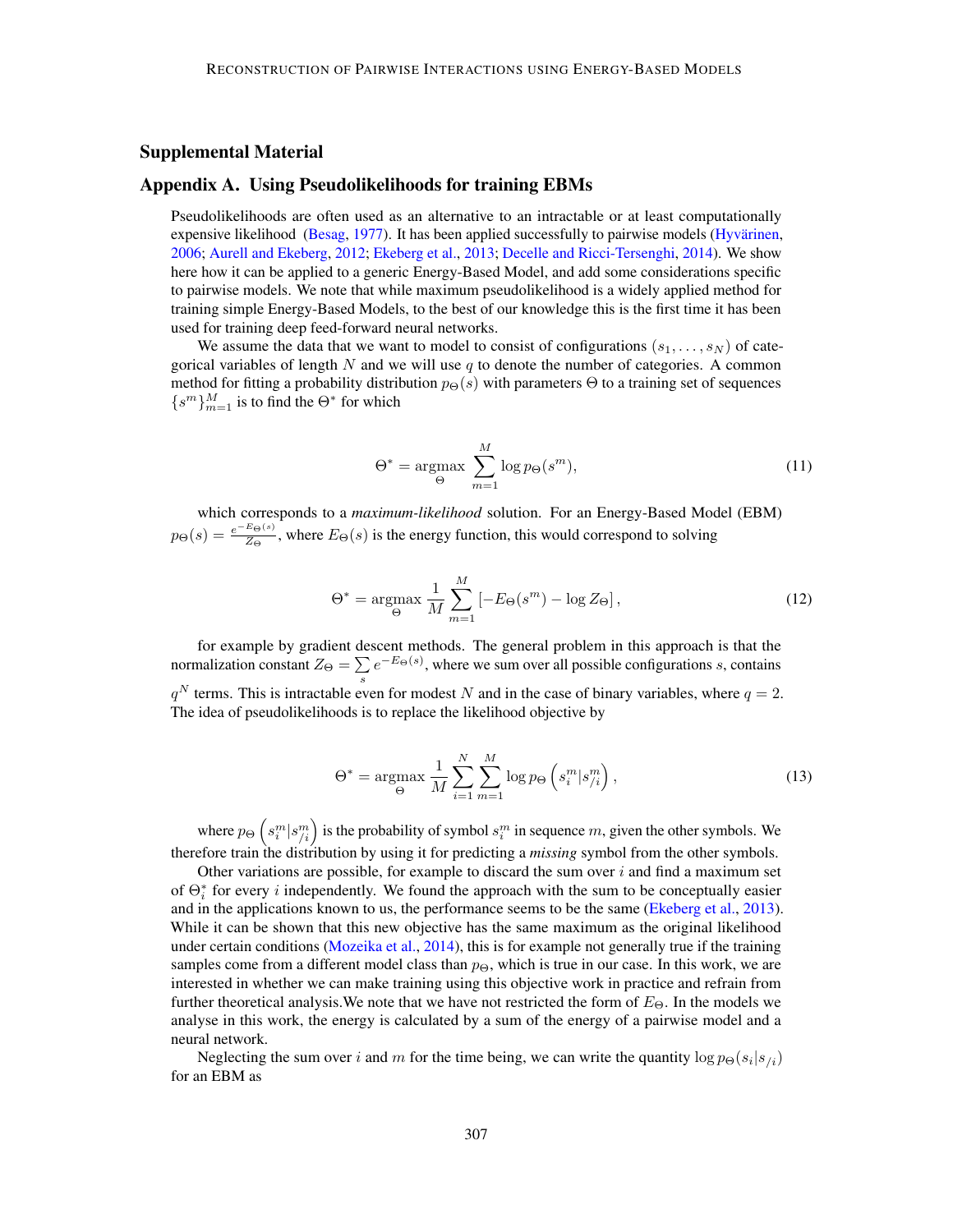$$
\log p_{\Theta}(s_i|s_{/i}) = \log \frac{p_{\Theta}(s)}{p_{\Theta}(s_{/i})} = \log \frac{p_{\Theta}(s)}{\sum_{\hat{s}_i=1}^q p_{\Theta}(\hat{s}_i, s_{/i})},
$$
(14)

where we used the notation  $(\hat{s}_i, s_{i})$  for the configuration s after  $s_i$  has been replaced with  $\hat{s}_i$ . Since the normalization constant  $Z_{\Theta}$  appears in the both the numerator and denominator, it cancels and we are left with

$$
\log p_{\Theta}(s_i|s_{/i}) = \log \frac{e^{-E_{\Theta}(s)}}{\sum_{\hat{s}_i=1}^q e^{-E_{\Theta}(\hat{s}_i, s_{/i})}} = -\log \left(1 + \sum_{\hat{s}_i \neq s_i} e^{E_{\Theta}(s) - E_{\Theta}(\hat{s}_i, s_{/i})}\right)
$$
(15)

The sum in this expression can be computed efficiently, using q evaluations of  $E$ . This means that including the sum over i and replacing the sum over m with a sum over a mini-batch of  $B$  in a *stochastic gradient descent* (SGD) setting, we need  $q \cdot N \cdot B$  evaluations of E for a single gradient step, corresponding to  $q \cdot N$  forward passes.

In the case of binary strings with  $s_i \in \{\pm 1\}$  and a pairwise model  $E_{\Theta}(s) = -\sum_{i \le j} J_{ij} s_k s_j$ with parameters  $\Theta \equiv J$ , we can simplify further by noticing that

<span id="page-17-1"></span>
$$
E(s) - E(\hat{s}_i, s_{/i}) = (\hat{s}_i - s_i) \sum_{j \neq i} J_{ij} s_j,
$$
\n(16)

where we identified  $J_{ij} = J_{ji}$  for convenience. Since in Eq. [\(15\)](#page-17-1) we sum only over  $\hat{s}_i \neq s_i$  and in this case  $\hat{s}_i - s_i = -2s_i$ , this leads to

$$
\log p_{\Theta}(s_i|s_{/i}) = -\log \left(1 + e^{-2s_i F_i(J, s_{/i})}\right),\tag{17}
$$

where  $F_i(J, s_{/i}) = \sum_{j \neq i} J_{ij} s_j$ . This means that in this model class, we do not need to evaluate

the full energy, which contains  $\Theta(N^2)$  terms, but only the part of the energy involving the variable  $s_i$ , which contains only  $\Theta(N)$  terms. The quantities  $F_i(J, s_{/i})$  can be obtained for a whole batch of sequences using matrix multiplication, which is very efficient on modern GPUs.

# <span id="page-17-0"></span>Appendix B. Absorbing Pairwise Interactions from the Neural Network

During training, we did not enforce a division of labour between the two parts of the hybrid models, which means that the neural network is not discouraged in any way from fitting also pairwise interactions. While extracting the pairwise coefficients from the entire hybrid model and constructing an effective pairwise model is a way of solving this after training, it would be more satisfactory to include this also in the training procedure. The cleanest way of ensuring only higher-order interactions in the neural network would be to constrain the optimization of the neural network to the part of parameters space where it does not contain pairwise interactions. In practice, Eq. [\(6\)](#page-3-1) could be used to create a regularization term penalizing all pairwise interactions:

$$
\frac{1}{N^2} \sum_{ij} \left( \mathbb{E}_s \, s_i s_j \, E_{nn}(s) \right)^2 = \mathbb{E}_{s,s'} \, E_{nn}(s) E_{nn}(s') \, q^2(s,s'), \tag{18}
$$

where the expectation is over uniformly sampled Ising configurations and  $q(s, s') = \frac{1}{N} \sum_i s_i s'_i$  is the overlap between two configurations. This expression can be approximately evaluated by Monte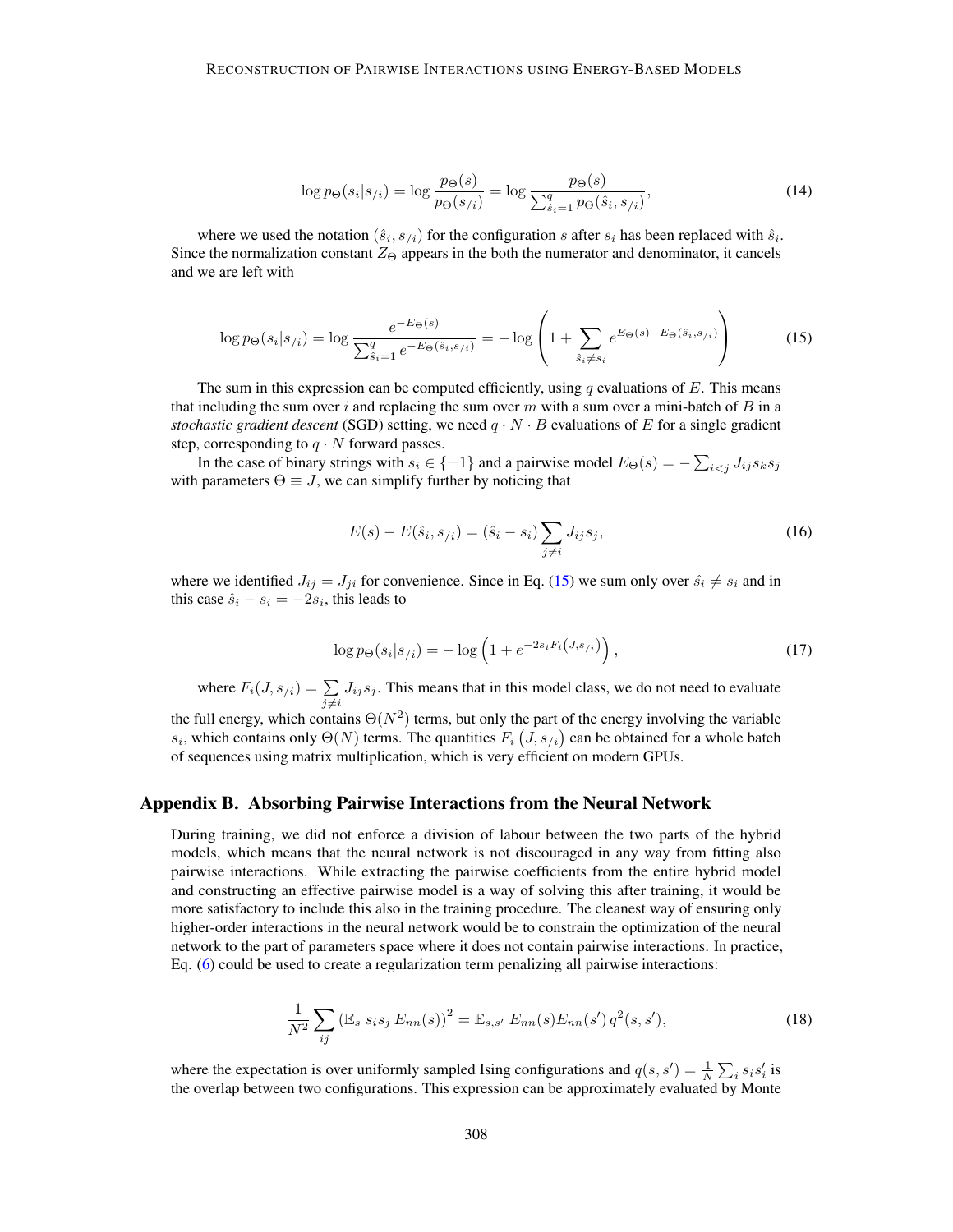

<span id="page-18-1"></span>Figure 7: Reconstruction error with 64 higher-order (3 to 10) in generator for  $\gamma = 1.5$  and trained with  $M = 5 \cdot 10^4$  samples. The training samples in this figure are the same as in Fig. [6.](#page-11-0) Left panel: Reconstruction error for 20 independent generators using only a pairwise model for training. The training sets corresponding to the colored lines were further used as a training set for the hybrid and absorber models shown in the 3 right panels. Right 3 panels: Reconstruction error for trained models containing only pairwise terms (solid lines), reconstruction error for hybrid models (dashed lines) and reconstruction error for hybrid models with absorber terms (dotted lines). Lines with the same colors correspond to the same generator and training set.

Carlo sampling. While this approach seems promising, we did not pursue it in this exploratory analysis.

A different approach instead is to counter the pairwise interactions in the neural network by using an additional pairwise model. To this end, we define a new energy

<span id="page-18-0"></span>
$$
E(s) = E_{pw}(s) + E_{nn}(s) - \hat{E}_{pw}(s).
$$
\n(19)

Here,  $E_{pw}$  and  $E_{nn}$  are the same as in the hybrid models of the preceding sections. The new term  $\hat{E}_{pw}$  is another pairwise model, but it is excluded from the gradient descent step and we set its couplings explicitly every  $k$  epochs. The values of these couplings are the pairwise interactions extracted from  $E_{nn}$  using Eq [\(6\)](#page-3-1). The idea is to estimate the pairwise terms in the expansion of the neural network energy  $E_{nn}$  and *absorb* these interactions in the additional  $\hat{E}_{pw}$ , which we therefore call an absorber model. After setting the couplings of this absorber, the last two terms on the right hand side of Eq. [\(19\)](#page-18-0) should contain approximately no pairwise interactions, i.e.

$$
\sum_{s} s_i s_j \left( E_{nn}(s) - \hat{E}_{pw}(s) \right) \approx 0 \tag{20}
$$

for all i, j. This leaves the term  $E_{pw}$  as the only one with significant pairwise interactions. While we could do this in principle after every epoch or even after every gradient step, this would make the computations unfeasibly slow since at every step we estimate the pairwise interactions in  $E_{nn}$  using 10<sup>6</sup> samples. We therefore restrict ourselves to doing the estimate less frequently, every  $k = 5$  epochs in our experiments.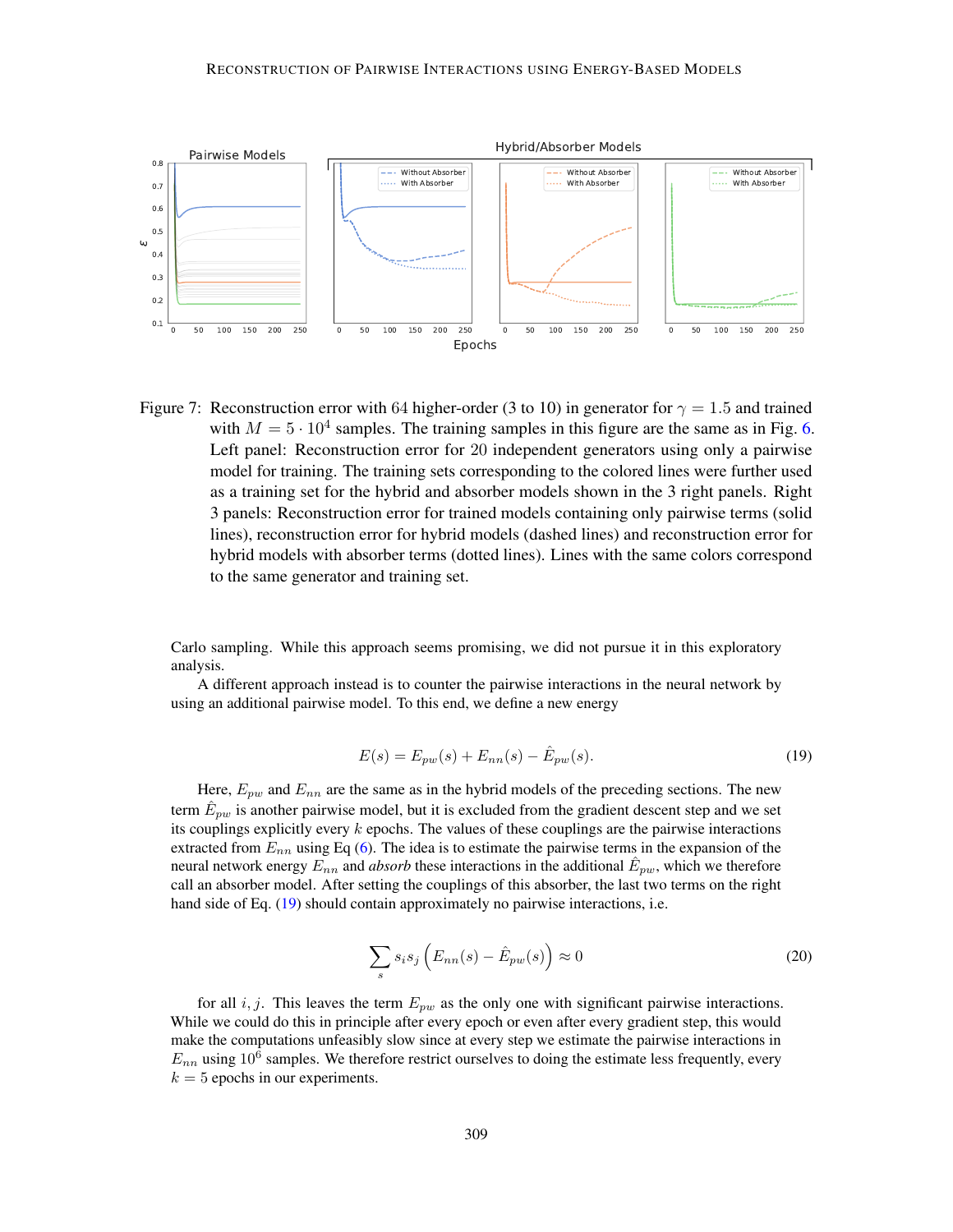In Fig. [7](#page-18-1) it can be seen that using these additional absorbers improves the training of the couplings significantly. We used the same training samples as for Fig [6](#page-11-0) and also left the other training characteristics the same. The results are very similar to what would have been obtained by reconstructing the couplings at every step (compare also Fig. [6\)](#page-11-0). While this also means that there was no strong improvement over approach of reconstructing the couplings after the training has ended, we think it still noteworthy that enforcing that the pairwise model  $E_{pw}$  should be the one solely responsible for fitting pairwise interactions is possible during training.

# Appendix C. Relation between an MLP-based energy model and RBMs

In our hybrid energy model, combining a physics-inspired energy term and a black-box one, we decided to model the latter through a multi-layer perceptron with two fully connected layers of learnable weights. Within our framework, several alternatives choices can be made, among which the use of a restricted Boltzmann machine (RBM). RBMs have been used for a long time as generative models, although they have been generally replaced by more modern techniques: they are able to capture arbitrary-order interactions among the features and their bipartite structure makes them easy to train using efficient Monte Carlo sampling in contrastive divergence [\(Hinton,](#page-13-5) [2002\)](#page-13-5). Learning by contrastive divergence becomes more demanding when inter-visible connections are present, therefore one of the main advantages of RBM over alternative energy models is lost in our hybrid framework. Nonetheless, training is still possible using the pseudo-likelihhod objective we propose, which is agnostic to the specifics of the energy modelling.

We remark that the energy function of an RBM defined on the visible variables s once the hidden ones are traced out is equivalent to that given by an MLP with two layers, where the top one has weights all equal to one. In fact, calling  $W$  the visible-to-hidden couplings and  $b$  the fields on the hidden neurons, and assuming hidden neurons that take  $0/1$  as values, we can trace them out and obtain

$$
E(s) = \sum_{k} \text{softplus} \left( \sum_{i} W_{ki} s_i + b_k \right), \tag{21}
$$

where softplus(x) =  $\log(1 + e^x)$ .

# <span id="page-19-0"></span>Appendix D. Residue-residue contact prediction

In order to assess the applicability of the method to real-world data, we ran a number of preliminary experiments using a hybrid model on homologous protein sequences. In this case, the pairwise model is a 21-state Potts model and the inputs are protein sequences of length  $N$ , where at any position one of  $q = 21$  different amino acids can occur. The mathematical form of the pairwise energy for a sequence  $a = (a_1, \dots, a_N)$  is

$$
E_{Potts}(a) = -\sum_{i=1}^{N} \sum_{j=i+1}^{N} J_{ij}(a_i, a_j) - \sum_{i=1}^{N} h_i(a_i),
$$
\n(22)

where the couplings  $J_{ij}(a, b)$  describe the contribution to the energy when finding amino acid a at position i and b at position j, while the fields  $h_i(a)$  describe the contribution to the energy of finding amino acid a at position i. We refer to the review [\(Cocco et al.,](#page-12-0) [2018\)](#page-12-0) for further details. The couplings of the trained Potts model are interpreted as the strength of co-evolution between the positions in the protein. Since nearby residues in a protein tend to co-evolve, large couplings can be seen as evidence for protein contacts [\(Morcos et al.,](#page-14-0) [2011\)](#page-14-0). The training set is given by a set of M evolutionary related sequences  $\{a^m\}_{m=1}^M$ , which have already been preprocessed to have the same length N. Protein structures from the *Protein Data Bank* [\(Berman et al.,](#page-12-4) [2007\)](#page-12-4) can be used for benchmarking. For the definition of protein contacts, we refer to [\(Morcos et al.,](#page-14-0) [2011\)](#page-14-0).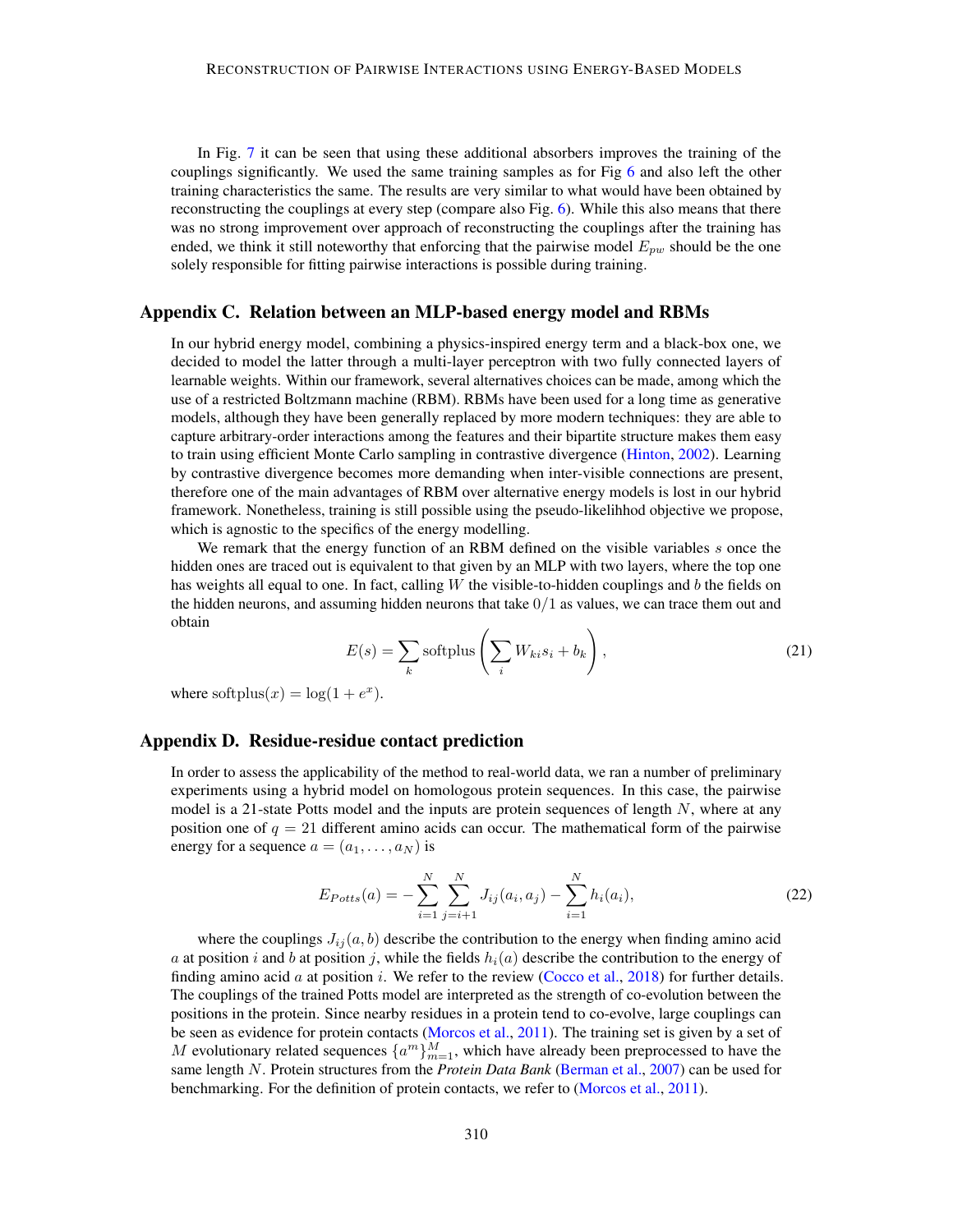In order to build a hybrid model, we add to  $E_{Potts}(a)$  an energy  $E_{MLP}(a)$  based on a multilayer perceptron. The neural network takes a one-hot encoded version of an amino acid sequence as an input and returns a single number, interpreted as the energy. We compare the hybrid model, the pairwise Potts model and the model using only the neural network. The inference method follows the same line as described Section [A](#page-16-0) of this Appendix, using pseudolikelihoods as the objective function. We used a L2 regularization of 0.01 for  $E_{Potts}$  and none for  $E_{MLP}$ . The learning rate was set to 0.01. Since it is not standard to use small batch sizes when training a Potts model, we used full-batch gradient descent and ran the experiments for 1000 epochs.

In this preliminary application, to be followed by a more extensive investigation, we did not optimize the training for this specific use case or run extensive hyper-parameter searches.

We use the same sequence reweighting technique, score calculation and average-product corrections as described in [\(Ekeberg et al.,](#page-13-9) [2013\)](#page-13-9).



<span id="page-20-0"></span>Figure 8: *Positive Predictive Values* with respect to contact prediction in the WW Domain. The PPV value (ordinate) at a number  $N$  of predictions (abscissa) is the fraction of true positives within the top scoring N predictions. The blue line corresponds to predictions derived from a model featuring only a pairwise term, the orange line to a hybrid model (a pairwise term with an MLP with 32 hidden units) and the green line to predictions when using only the MLP term.

We ran the experiments on the WW domain dataset from *Pfam 33.1* [\(Mistry et al.,](#page-14-13) [2021\)](#page-14-13) with ID PF00397, and PDB structure 1PIN [\(Ranganathan et al.,](#page-14-14) [1997\)](#page-14-14) for assessment. The WW domain is a well-studied domain that is relatively small ( $N = 31$ ) while having  $\approx 11000$  unique samples, of which we used  $90\%$  for training and  $10\%$  as a test set for evaluating the objective function. In Fig. [8](#page-20-0) we show the positive predictive value (PPV) for contact prediction using different models, for the first  $2N$  predictions. We used  $32$  hidden units for the hybrid and MLP-only models in these plots,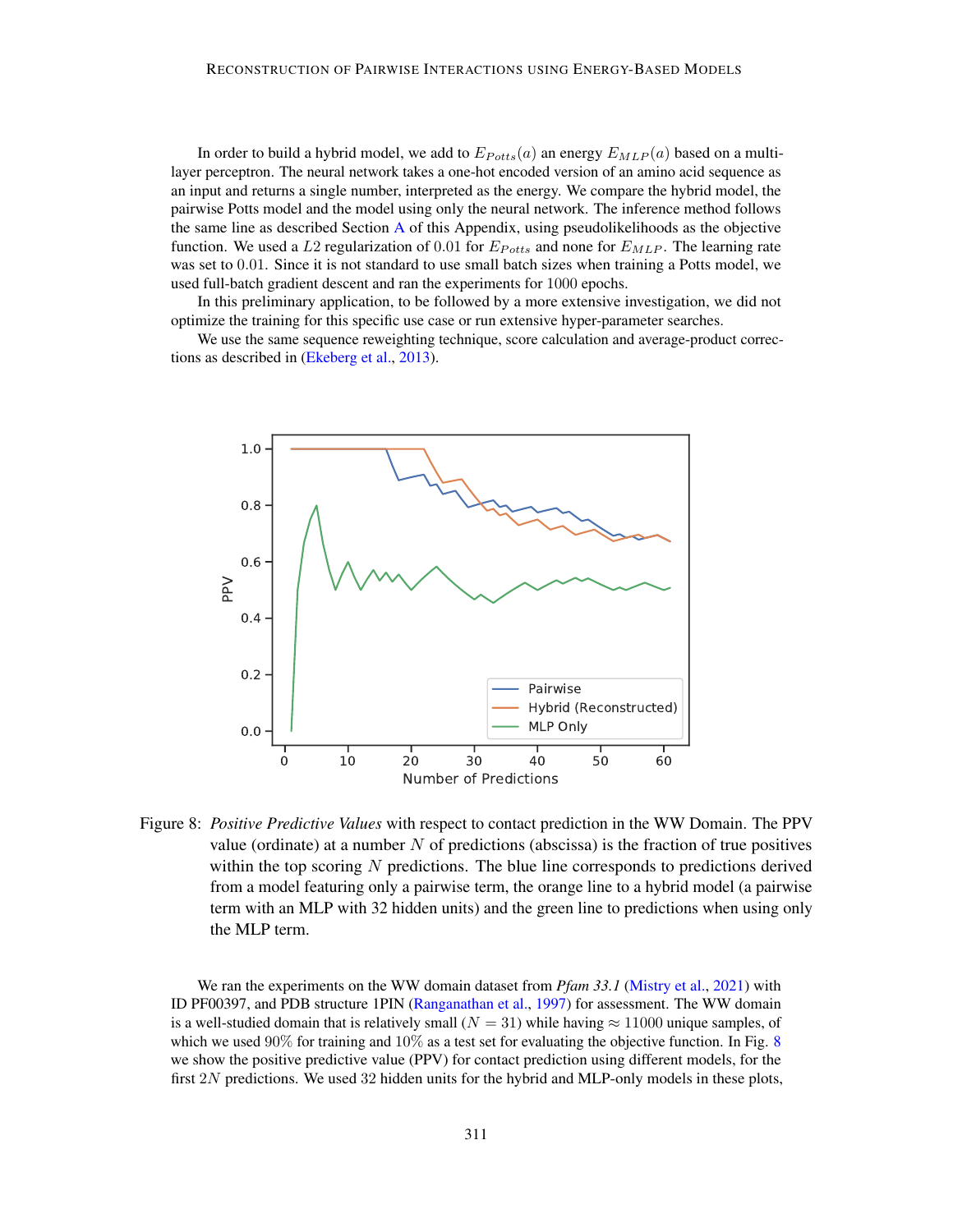

Figure 9: Negative Pseudo-Log Likelihood on the test set during training for three different models: A Potts model (orange), a hybrid model with 32 hidden units (blue) and a hybrid model with 64 hidden units and a weight dropout with probability parameter  $p = 0.5$  (green).

which is very similar to the sequence length. As can be seen in the figure, the hybrid model produces the first false positive several positions later than the Potts model (position 22 versus 16). Both models arrive at the same PPV at  $2N$  predictions. The model using only the neural network misses the first prediction and has a significantly lower PPV than the other two models for all number of predictions.

Monitoring the objective function on the test set, we saw only a very small improvement for the hybrid model. We therefore ran an experiment with 64 hidden units and added weight-dropout on both layers with probability parameter  $p = 0.5$ . For this setting, we observed an improvement in the objective function. Since the negative pseudo-log likelihood is related to the probability for observing an amino acid at some position given the other amino acids in the sequences, it is directly related to the task of reconstructing a missing amino acid. An improvement in this metric can therefore be seen as an improvement in the generative properties of the model. Surprisingly, this improvement was not accompanied by an improvement in contact prediction (data not shown). We speculate that it might promising to explore use of different architectures, regularization, and alternative objective functions for this specific application. We noticed a tendency to overfit the dataset for larger networks. We stress that these experiments cannot be seen as more than a preliminary demonstration of feasibility. A structured exploration of hyper-parameter values and neural architectures is necessary to fully understand the potential of hybrid models when applied to homologous protein sequences.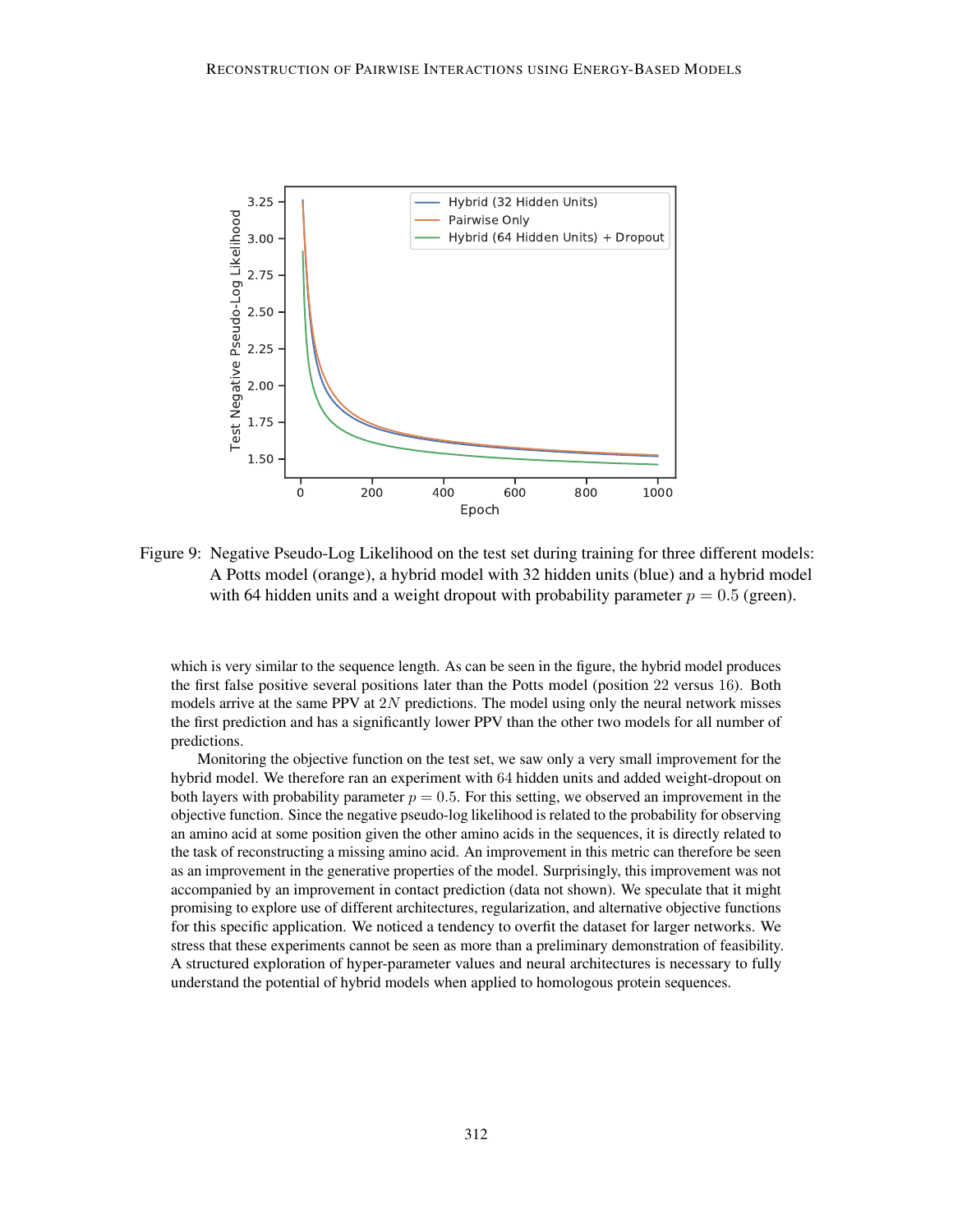

Appendix E. Additional Figures

<span id="page-22-0"></span>Figure 10: Pairwise reconstruction errors with higher-order (size 3 to 10) interactions in generator for varying number of hidden neurons in the trained model and 3 different values of  $\gamma$ . The number of these interactions is equal to N. Training was done with  $M = 10^4$ samples for  $N = 16$  and  $M = 5 \cdot 10^4$  samples for  $N = 64$ . Shown are means and standard deviation over 5 runs. The reconstruction error is defined in Eq. [\(10\)](#page-6-1). The blue line corresponds to reconstruction error calculated using the couplings of the pairwise part of the hybrid model, the red line to the pairwise interactions reconstructed from the complete hybrid model using Eq. [\(7\)](#page-4-1)

<span id="page-22-1"></span>.